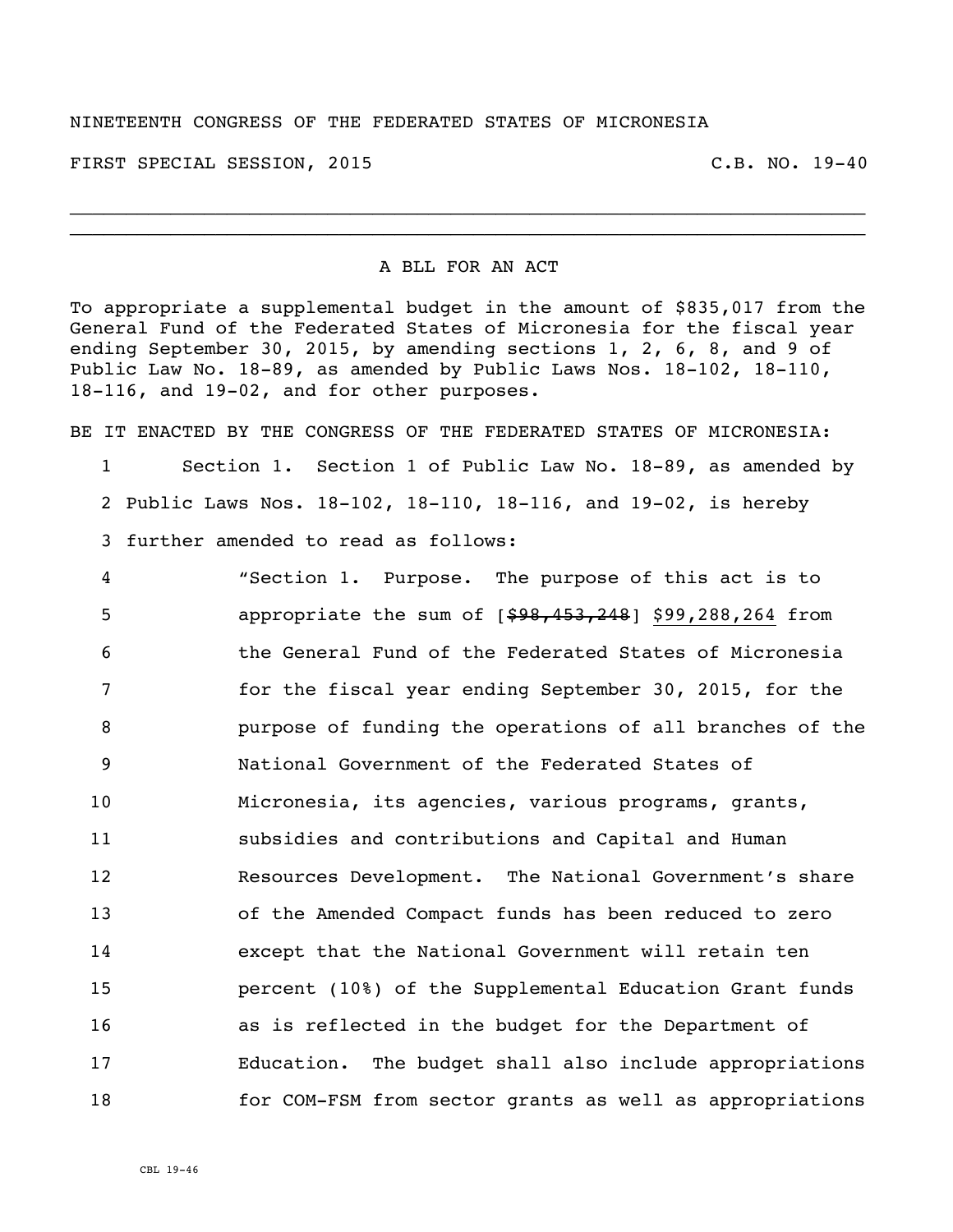| 1              | from amended Compact carry-over funds."                      |
|----------------|--------------------------------------------------------------|
| $\overline{c}$ | Section 2. Section 2 of Public Law No. 18-89, as amended by  |
| 3              | Public Laws Nos. 18-102, 18-110, 18-116, and 19-02 is hereby |
| 4              | further amended to read as follows:                          |
| 5              | "Section 2. Operating expenses of the Executive Branch.      |
| 6              | The sum of $[$18,747,661]$ \$19,974,343, or so much thereof  |
| 7              | as may be necessary, is hereby appropriated from the         |
| 8              | General Fund of the Federated States of Micronesia for       |
| 9              | the fiscal year ending September 30, 2015, for the           |
| 10             | purpose of funding the operations of the Executive           |
| 11             | Branch of the National Government during the fiscal year     |
| 12             | The sum appropriated by this section shall be<br>2015.       |
| 13             | apportioned as follows:                                      |
| 14             | (1) Office of the President.                                 |
| 15             | The sum of $\{ $878,061$ \$958,061, or so much thereof as    |
| 16             | may be necessary, for the operations of the Office of        |
| 17             | the President during the fiscal year 2015. The sum           |
| 18             | appropriated herein shall be apportioned as follows:         |
| 19             | 314,023<br>. \$<br>Personnel                                 |
| 20             | 205,354                                                      |
| 21             | Contractual Services  256,000<br>286,000                     |
| 22             | 105,284                                                      |
| 23             | Fixed Assets 42,400<br>47,400                                |
| 24             | (2) Department of Foreign Affairs.                           |
| 25             | The sum of \$4,417,892, or so much thereof as may be         |

 $\_$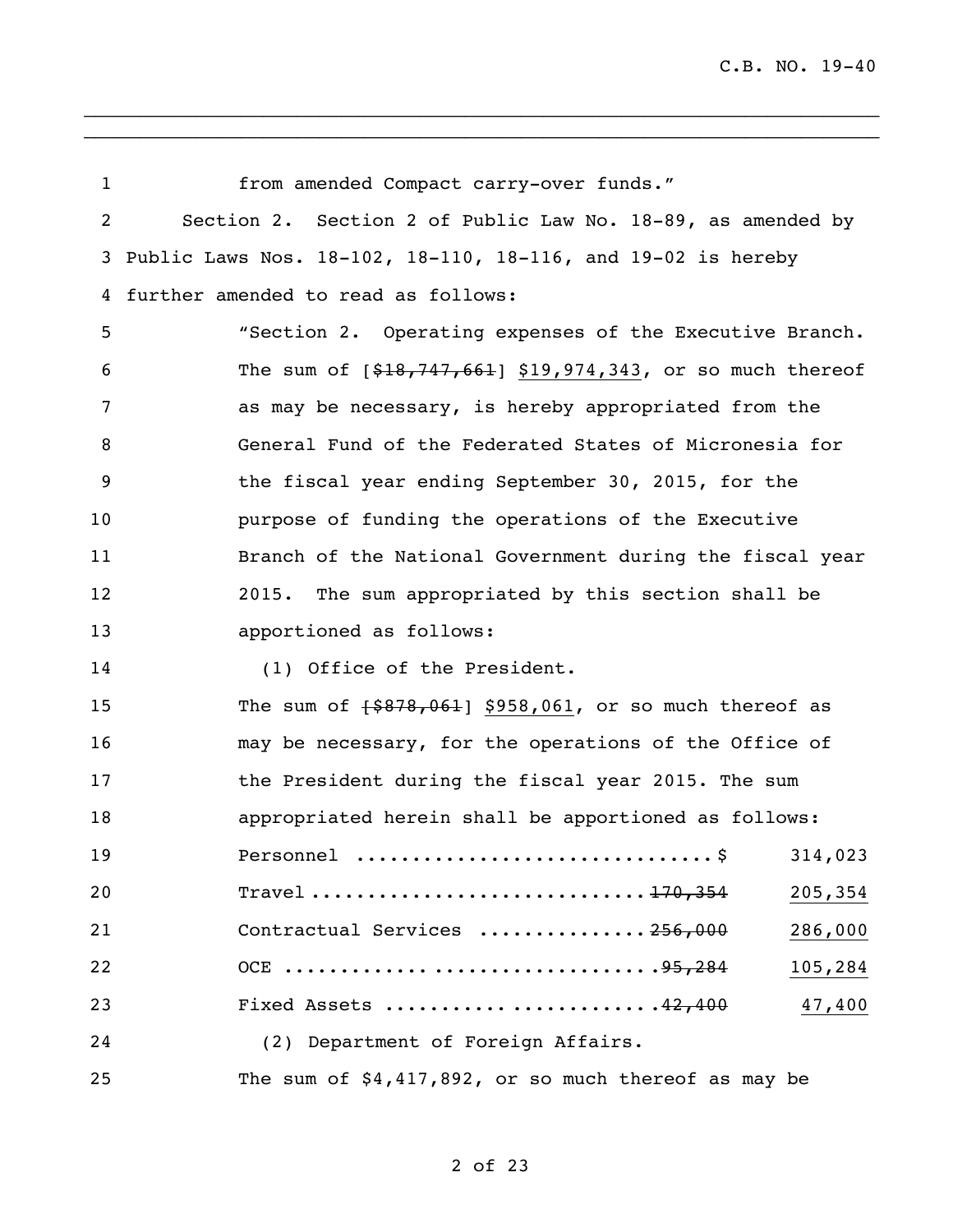C.B. NO. 19-40

| $\mathbf{1}$ | necessary, for the operations of the Department of        |
|--------------|-----------------------------------------------------------|
| 2            | Foreign Affairs during the fiscal year 2015. The sum      |
| 3            | appropriated herein shall be apportioned as follows:      |
| 4            | 1,298,833                                                 |
| 5            | $\texttt{True}$<br>298,681                                |
| 6            | Contractual Services<br>2,487,246                         |
| 7            | 333,132                                                   |
| 8            | $-0-$<br>Fixed Assets                                     |
| 9            | (3) Department of Finance and Administration.             |
| 10           | The sum of $[$1,818,444]$ \$1,942,125, or so much thereof |
| 11           | as may be necessary, for the operations of the            |
| 12           | Department of Finance and Administration during the       |
| 13           | fiscal year 2015. The sum appropriated herein shall be    |
| 14           | apportioned as follows:                                   |
| 15           | 1,150,536                                                 |
| 16           | 176,138                                                   |
| 17           | Contractual Services 267,908<br>357,668                   |
| 18           | 246,051                                                   |
| 19           | 11,732                                                    |
| 20           | (4) Department of Resources and Development.              |
| 21           | The sum of \$817,916, or so much thereof as may be        |
| 22           | necessary, for the operations of the Department of        |
| 23           | Resources and Development during the fiscal year 2015.    |
| 24           | The sum appropriated herein shall be apportioned as       |
| 25           | follows:                                                  |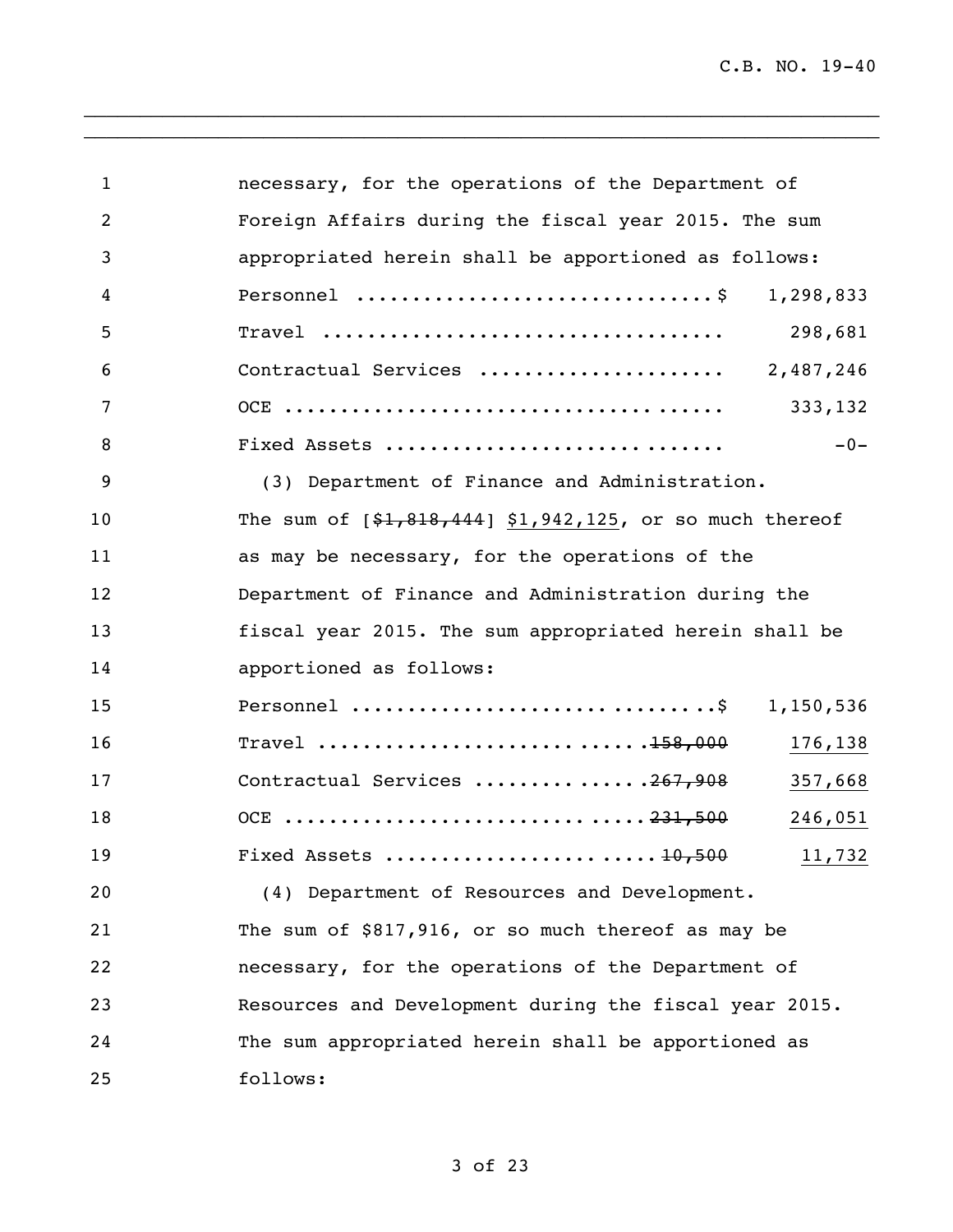| 1              | 510,794                                                       |
|----------------|---------------------------------------------------------------|
| 2              | 135,645                                                       |
| 3              | Contractual Services<br>45,157                                |
| $\overline{4}$ | 121,820                                                       |
| 5              | Fixed Assets<br>4,500                                         |
| 6              | (5) Department of Transportation,                             |
| 7              | Communications and Infrastructure.                            |
| 8              | The sum $\{33, 761, 113\}$ \$3,766,113, or so much thereof as |
| 9              | may be necessary, for the operations of the Department        |
| 10             | of Transportation, Communications and Infrastructure          |
| 11             | during the fiscal year 2015. The sum appropriated             |
| 12             | herein shall be apportioned as follows:                       |
| 13             | 744,353                                                       |
| 14             | 222,913                                                       |
| 15             | Contractual Service  1,991,548                                |
| 16             | 73,645                                                        |
| 17             | Fixed Assets<br>125,000                                       |
| 18             | 608,654                                                       |
| 19             | (6) Department of Health and Social Affairs.                  |
| 20             | The sum of \$764,715, or so much thereof as may be            |
| 21             | necessary, for the operations of the Department of            |
| 22             | Health and Social Affairs during the fiscal year 2015.        |
| 23             | The sum appropriated herein shall be apportioned as           |
| 24             | follows:                                                      |
| 25             | 414,140                                                       |

 $\_$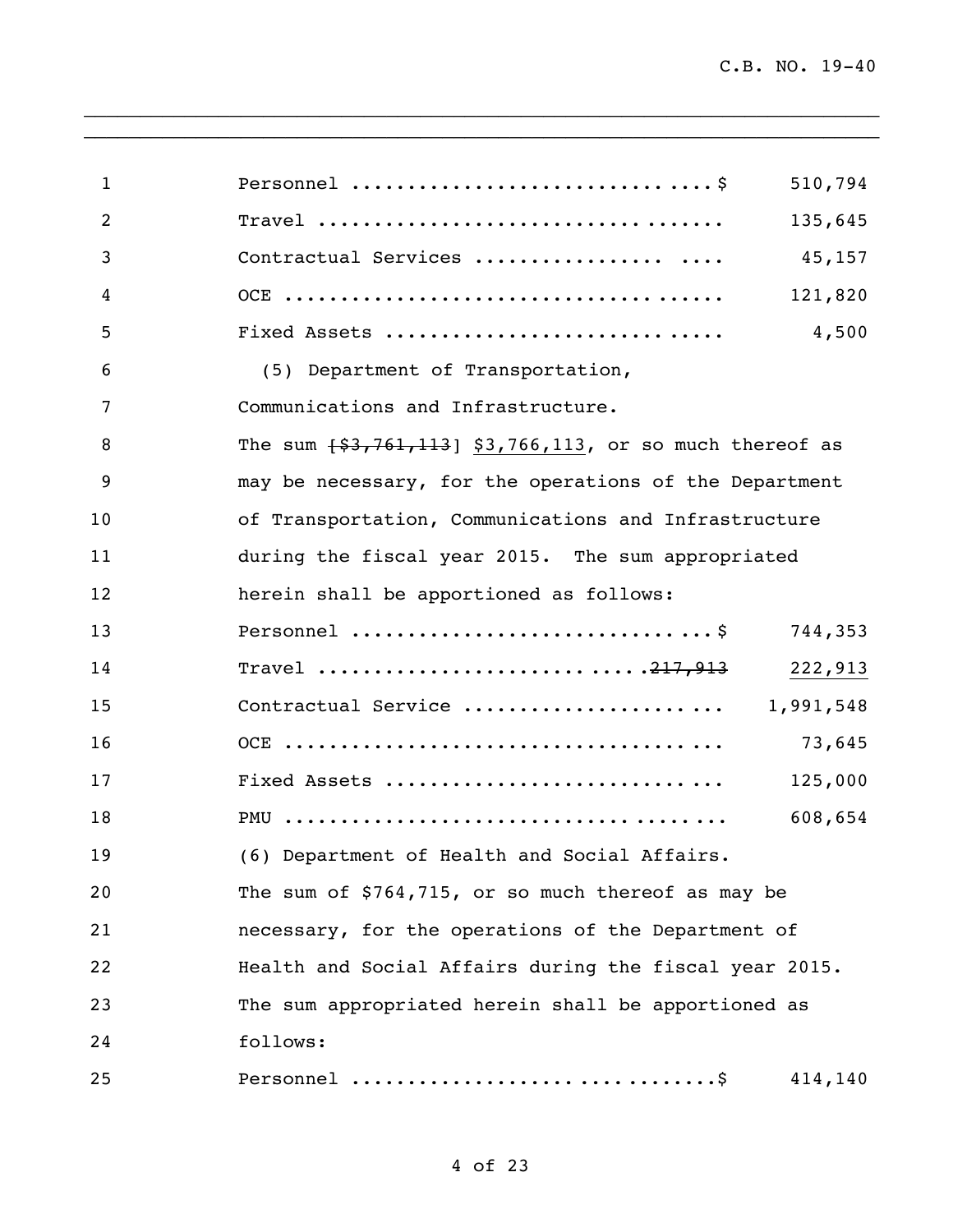| $\mathbf{1}$   | Travel $\dots\dots\dots\dots\dots\dots\dots\dots\dots\dots\dots$ .<br>131,790    |  |
|----------------|----------------------------------------------------------------------------------|--|
| $\overline{2}$ | Contractual Services<br>108,617                                                  |  |
| 3              | 100,168                                                                          |  |
| 4              | 10,000<br>Fixed Assets                                                           |  |
| 5              | (7) Department of Education.                                                     |  |
| 6              | The sum of \$854,215, or so much thereof as may be                               |  |
| 7              | necessary, for the operations of the Department of                               |  |
| 8              | Education during the fiscal year 2015. Of the total                              |  |
| 9              | amount of funds appropriated herein, \$428,780 shall be                          |  |
| 10             | deemed to come from funds available under the                                    |  |
| 11             | Supplemental Education Grant. The sum appropriated                               |  |
| 12             | herein shall be apportioned as follows:                                          |  |
| 13             | 368,480                                                                          |  |
| 14             | 144,531                                                                          |  |
| 15             | Contractual Services<br>218,671                                                  |  |
| 16             | 77,833                                                                           |  |
| 17             | Fixed Assets<br>44,700                                                           |  |
| 18             | (8) Department of Justice.                                                       |  |
| 19             | The sum of $[$3,073,466]$ \$3,091,466, or so much thereof                        |  |
| 20             | as may be necessary, for the operations of the                                   |  |
| 21             | Department of Justice during the fiscal year 2015. The                           |  |
| 22             | sum appropriated herein shall be apportioned as follows:                         |  |
| 23             | Personnel $\ldots \ldots \ldots \ldots \ldots \ldots \ldots \ldots$<br>2,185,333 |  |
| 24             | 174,048                                                                          |  |
| 25             | Contractual Services<br>309,160                                                  |  |

 $\_$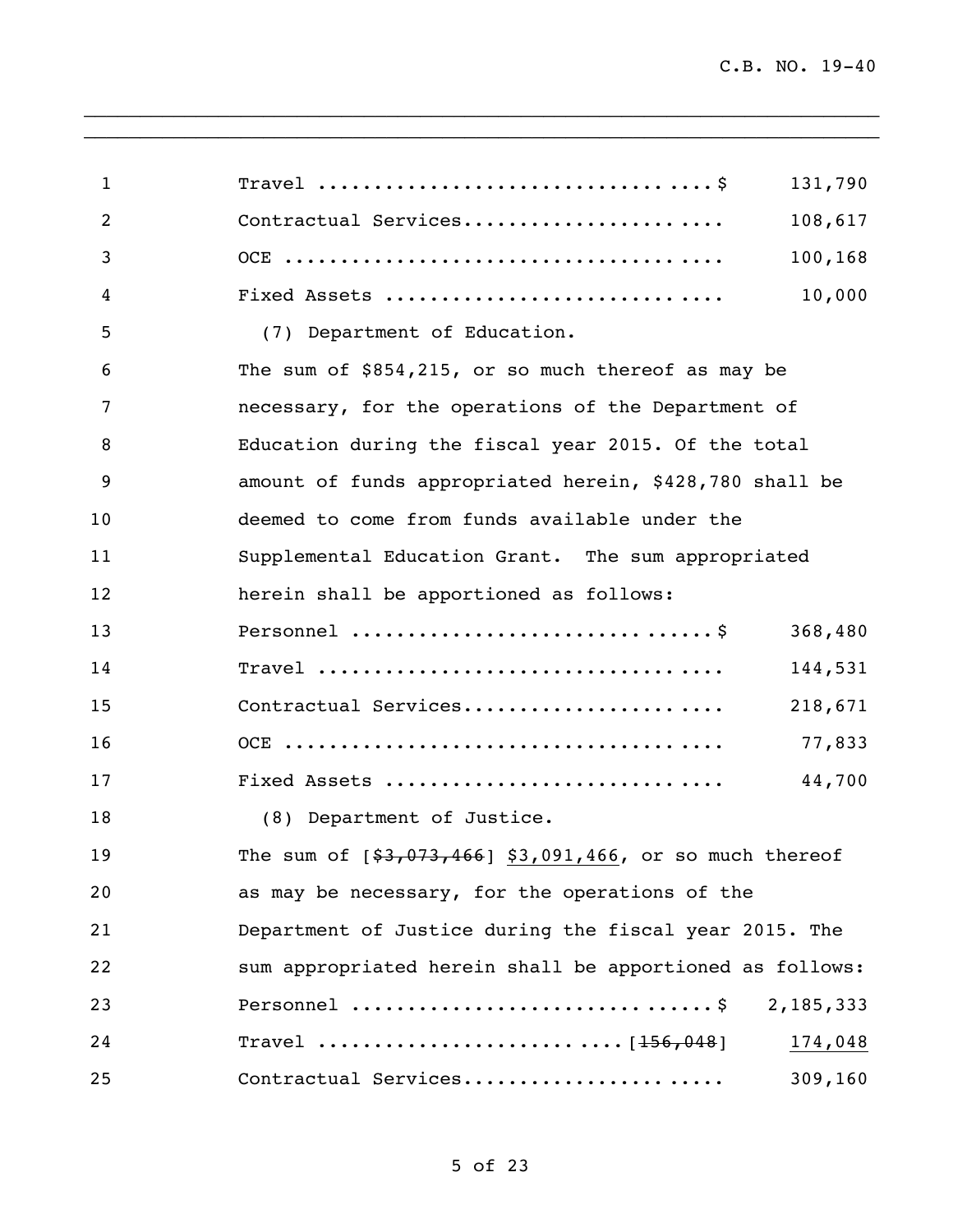| $\mathbf{1}$ | 326,125                                                 |
|--------------|---------------------------------------------------------|
| 2            | 96,800<br>Fixed Assets                                  |
| 3            | (9) Office of the Public Defender.                      |
| 4            | The sum of \$858,782, or so much thereof as may be      |
| 5            | necessary, for the operations of the Office of the      |
| 6            | Public Defender during the fiscal year 2015. The sum    |
| 7            | appropriated herein shall be apportioned as follows:    |
| 8            | 619,942                                                 |
| 9            | 72,401                                                  |
| 10           | Contractual Services<br>74,039                          |
| 11           | 77,400                                                  |
| 12           | Fixed Assets<br>15,000                                  |
| 13           | (10) Office of Statistics, Budget, Overseas             |
| 14           | Development Assistance and Compact Management.          |
| 15           | The sum of $$1,086,833$ , or so much thereof as may be  |
| 16           | necessary, for the operations of the Office of          |
| 17           | Statistics, Budget, Official Development Assistance and |
| 18           | Compact Management during the fiscal year 2015. The sum |
| 19           | appropriated herein shall be apportioned as follows:    |
| 20           | 589,722                                                 |
| 21           | 101,771                                                 |
| 22           | Contractual Services<br>258,000                         |
| 23           | 127,340                                                 |
| 24           | 10,000<br>Fixed Assets                                  |
| 25           | (11) Office of Environment and Emergency Management.    |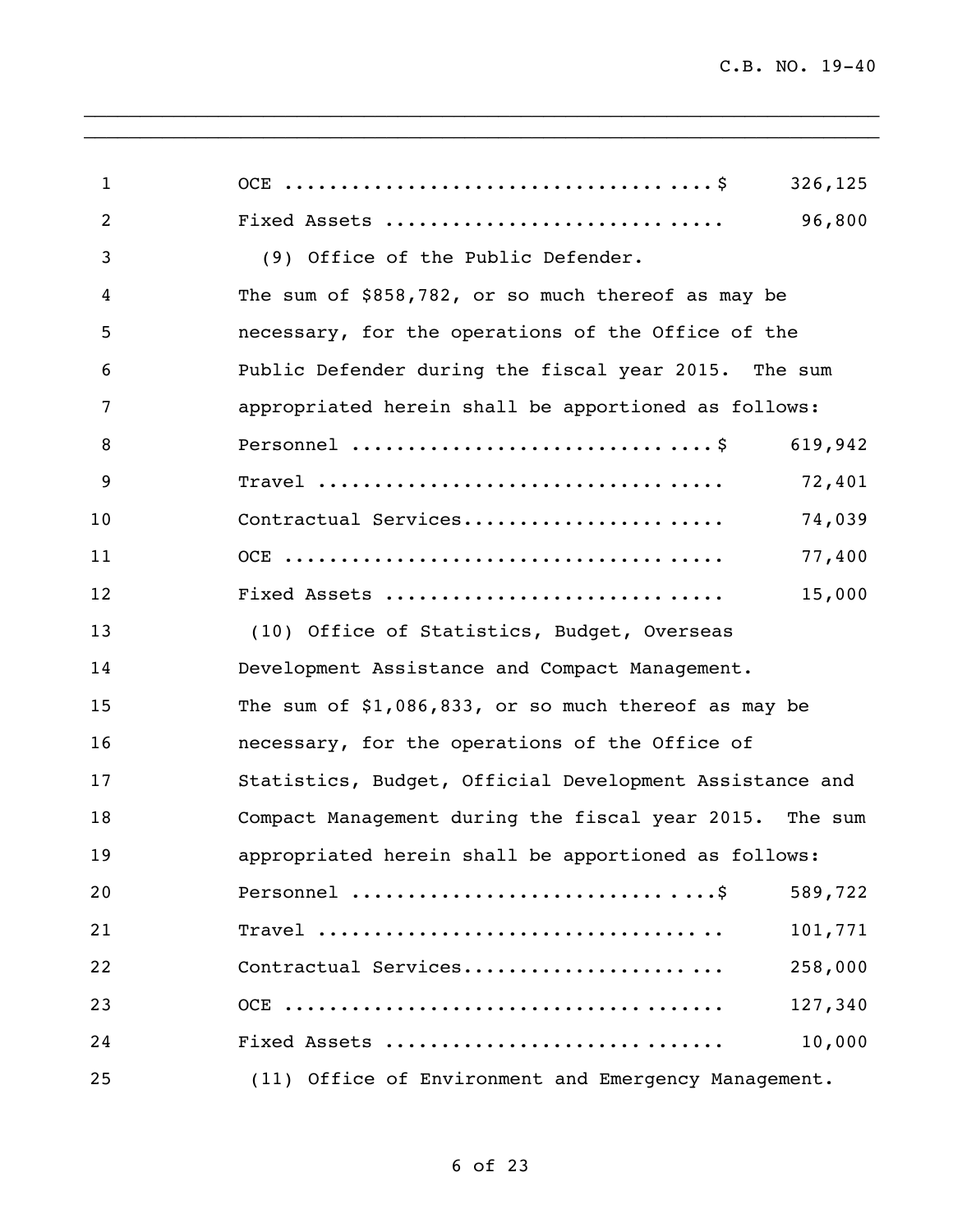| $\mathbf{1}$ | The sum of \$280,245 or so much thereof as may be           |  |  |
|--------------|-------------------------------------------------------------|--|--|
| 2            | necessary, for the operations of the Office of              |  |  |
| 3            | Environment and Emergency Management during the fiscal      |  |  |
| 4            | year 2015. The sum appropriated herein shall be             |  |  |
| 5            | apportioned as follows:                                     |  |  |
| 6            | 170,081                                                     |  |  |
| 7            | 88,264                                                      |  |  |
| 8            | Contractual Services<br>$-0-$                               |  |  |
| 9            | 21,900                                                      |  |  |
| 10           | $-0-$<br>Fixed Assets                                       |  |  |
| 11           | (12) Office of National Archives, Culture                   |  |  |
| 12           | and Historic Preservation.                                  |  |  |
| 13           | The sum of \$135,979, or so much thereof as may be          |  |  |
| 14           | necessary, for the operations of the Office of National     |  |  |
| 15           | Archives, Culture and Historic Preservation during the      |  |  |
| 16           | fiscal year 2015. The sum appropriated herein shall be      |  |  |
| 17           | apportioned as follows:                                     |  |  |
| 18           | 94,479                                                      |  |  |
| 19           | 15,000<br>$\texttt{True}$                                   |  |  |
| 20           | Contractual Services<br>10,000                              |  |  |
| 21           | 13,000                                                      |  |  |
| 22           | 3,500"<br>Fixed Assets                                      |  |  |
| 23           | Section 3. Section 6 Public Law No. 18-89 is hereby amended |  |  |
|              | 24 to read as follows:                                      |  |  |
| 25           | "Section 6. Operating Expenses of Agencies of the           |  |  |

## of 23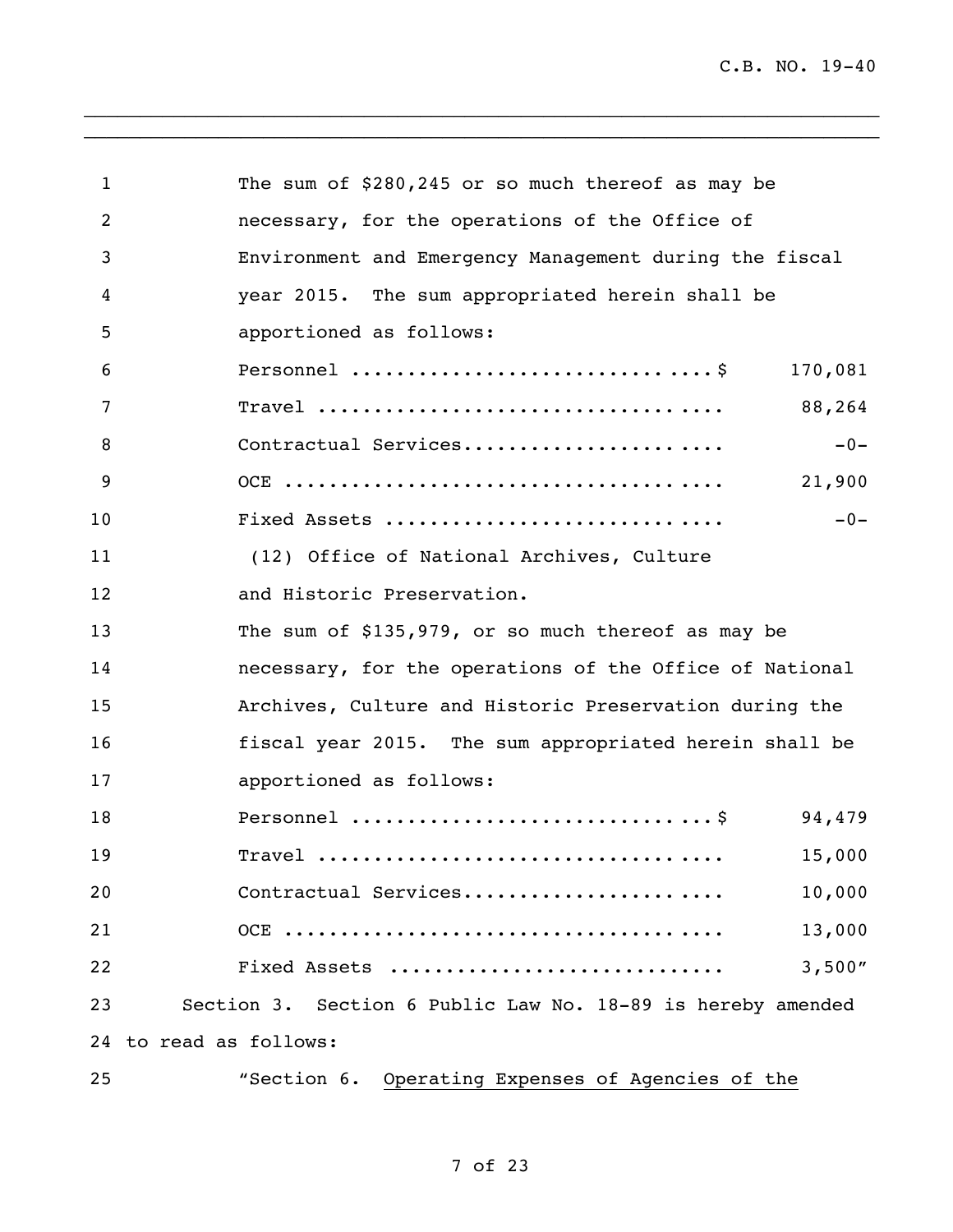| $\mathbf{1}$ | National Government. The sum of [\$1,735,689] \$1,763,486 |
|--------------|-----------------------------------------------------------|
| 2            | or so much thereof as may be necessary, is hereby         |
| 3            | appropriated from the General Fund of the Federated       |
| 4            | States of Micronesia for the fiscal year ending           |
| 5            | September 30, 2015, for the operation of the following    |
| 6            | boards, commissions and agencies during the fiscal year   |
| 7            | 2016. The sum appropriated by this section shall be       |
| 8            | apportioned as follows:                                   |
| 9            | (1) National Oceanic Resource Management Authority        |
| 10           | $(NORMA)$ .                                               |
| 11           | $[ $422, 106]$ \$449,903 or so much thereof as may be     |
| 12           | necessary, for the operation of NORMA for the fiscal      |
| 13           | year 2016. The sum appropriated herein shall be           |
| 14           | apportioned as follows:                                   |
| 15           | 212,747                                                   |
| 16           | 82,359                                                    |
| 17           | Contractual Services<br>88,000                            |
| 18           | 66,797                                                    |
| 19           | $-0-$<br>Fixed Assets                                     |
| 20           | (2) Board of Regents (COM-FSM).                           |
| 21           | \$105,000 or so much thereof as may be necessary, for the |
| 22           | operation of the Board of Regents, COM-FSM during the     |
| 23           | fiscal year 2015. The sum appropriated herein shall be    |
| 24           | apportioned as follows:                                   |
| 25           | $-0-$                                                     |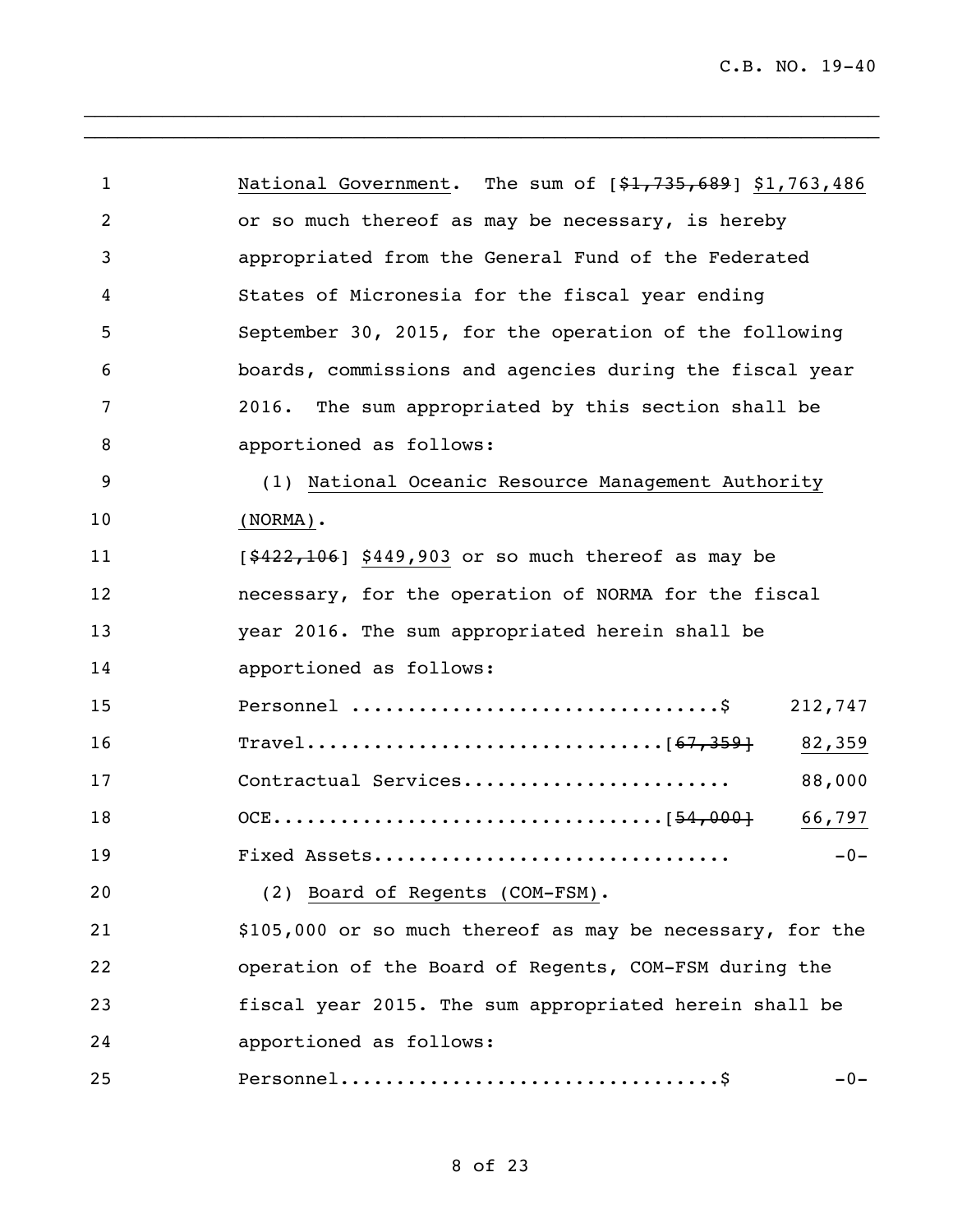| $\mathbf{1}$ | $-0-$                                                                                                           |
|--------------|-----------------------------------------------------------------------------------------------------------------|
| 2            | Contractual Services<br>$-0-$                                                                                   |
| 3            | 105,000                                                                                                         |
| 4            | $-0-$<br>Fixed Assets                                                                                           |
| 5            | (3) FSM Banking Board.                                                                                          |
| 6            | \$192,094 or so much thereof as may be necessary, for the                                                       |
| 7            | operation of FSM Banking Board during the fiscal year                                                           |
| 8            | 2016. The sum appropriated herein shall be apportioned                                                          |
| 9            | as follows:                                                                                                     |
| 10           | 82,081                                                                                                          |
| 11           | 66,249                                                                                                          |
| 12           | Contractual Services<br>18,100                                                                                  |
| 13           | 23,215                                                                                                          |
| 14           | 2,449<br>Fixed Assets                                                                                           |
| 15           | (4) FSM Insurance Board.                                                                                        |
| 16           | \$261,151 or so much thereof as may be necessary, for the                                                       |
| 17           | operation of FSM Insurance Board during the fiscal year                                                         |
| 18           | 2015. The sum appropriated herein shall be apportioned                                                          |
| 19           | as follows:                                                                                                     |
| 20           | 82,092                                                                                                          |
| 21           | $\texttt{Travel} \dots \dots \dots \dots \dots \dots \dots \dots \dots \dots \dots \dots \dots \dots$<br>75,354 |
| 22           | Contractual Services<br>78,295                                                                                  |
| 23           | 22,310                                                                                                          |
| 24           | 3,100<br>Fixed Assets                                                                                           |
| 25           | (5) FSM Postal Services.                                                                                        |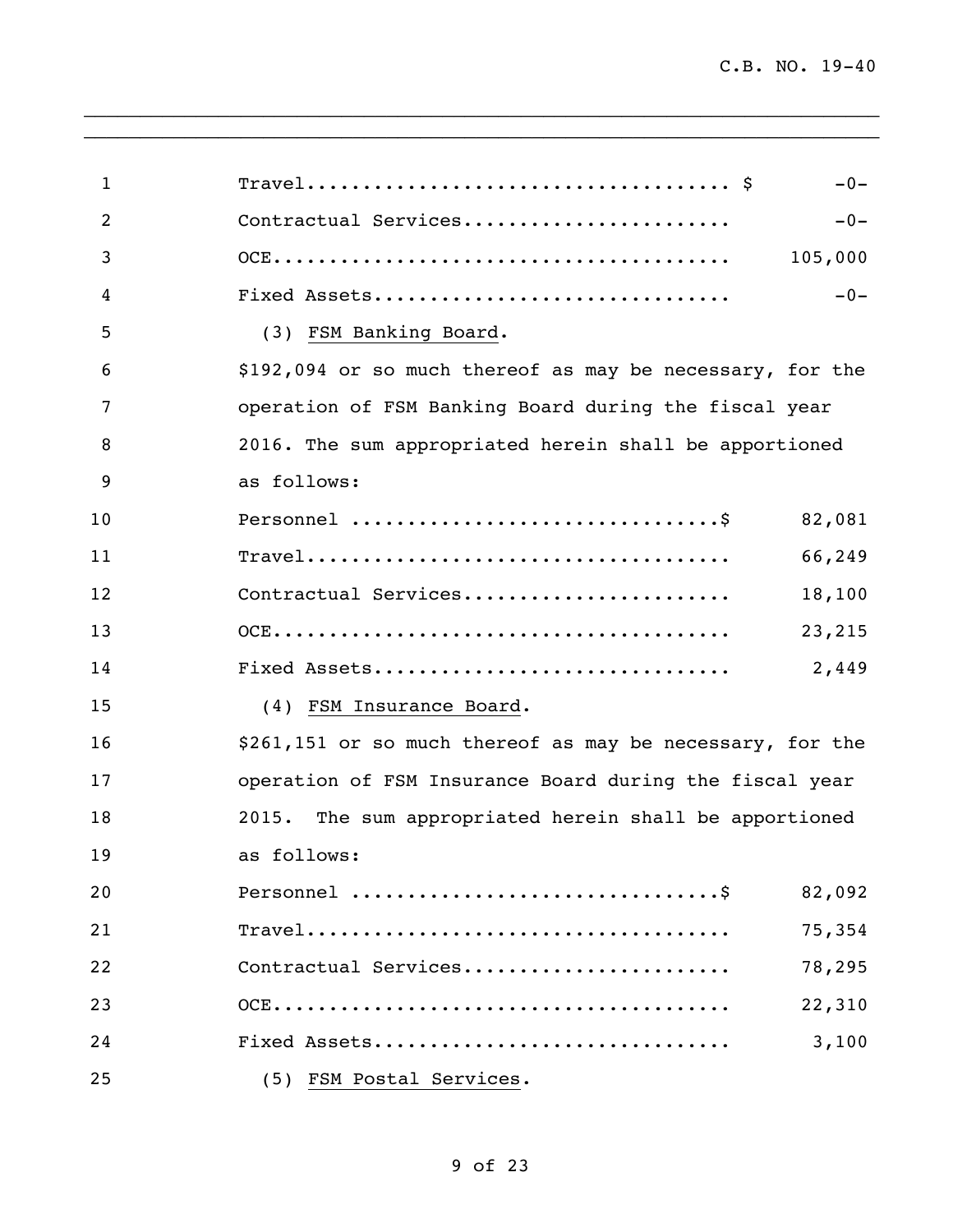| $\mathbf{1}$ | \$755,338 or so much thereof as may be necessary, for the                                                       |  |
|--------------|-----------------------------------------------------------------------------------------------------------------|--|
| 2            | operations of the National Postal Services during the                                                           |  |
| 3            | fiscal year 2015. The sum appropriated herein shall be                                                          |  |
| 4            | apportioned as follows:                                                                                         |  |
| 5            | 442,967                                                                                                         |  |
| 6            | 46,564<br>$\texttt{Tracel} \dots \dots \dots \dots \dots \dots \dots \dots \dots \dots \dots \dots \dots \dots$ |  |
| 7            | Contractual Services<br>145,307                                                                                 |  |
| 8            | 120,500                                                                                                         |  |
| 9            | $-0 -$ "<br>Fixed Assets                                                                                        |  |
| 10           | Section 4. Section 8 of Public Law No. 18-89, as amended by                                                     |  |
|              | 11 Public Laws Nos. 18-102, 18-110, and 19-02, is hereby further                                                |  |
|              | 12 amended to read as follows:                                                                                  |  |
| 13           | "Section 8. Grants, Subsidies and Contributions. The                                                            |  |
| 14           | sum of [\$10,440,868] \$10,768,180 or so much thereof as                                                        |  |
| 15           | may be necessary, is hereby appropriated from the                                                               |  |
| 16           | General Fund of the Federated States of Micronesia for                                                          |  |
| 17           | the fiscal year ending September 30, 2015 for the                                                               |  |
| 18           | following grants, subsidies and contributions during                                                            |  |
| 19           | fiscal year 2015. The sum appropriated by this section                                                          |  |
| 20           | shall be apportioned as follows:                                                                                |  |
| 21           | (1) Office of the President.                                                                                    |  |
| 22           | (a) Asia-Pacific Broadcasting Dev. (AIBD)\$ 4,500                                                               |  |
| 23           | (b) Asia-Pacific Broadcasting Union (ABU)<br>800                                                                |  |
| 24           | (c) Pacific Island News Assn. (PINA)<br>350                                                                     |  |
| 25           | (d) FSM Group Life<br>25,000                                                                                    |  |
|              |                                                                                                                 |  |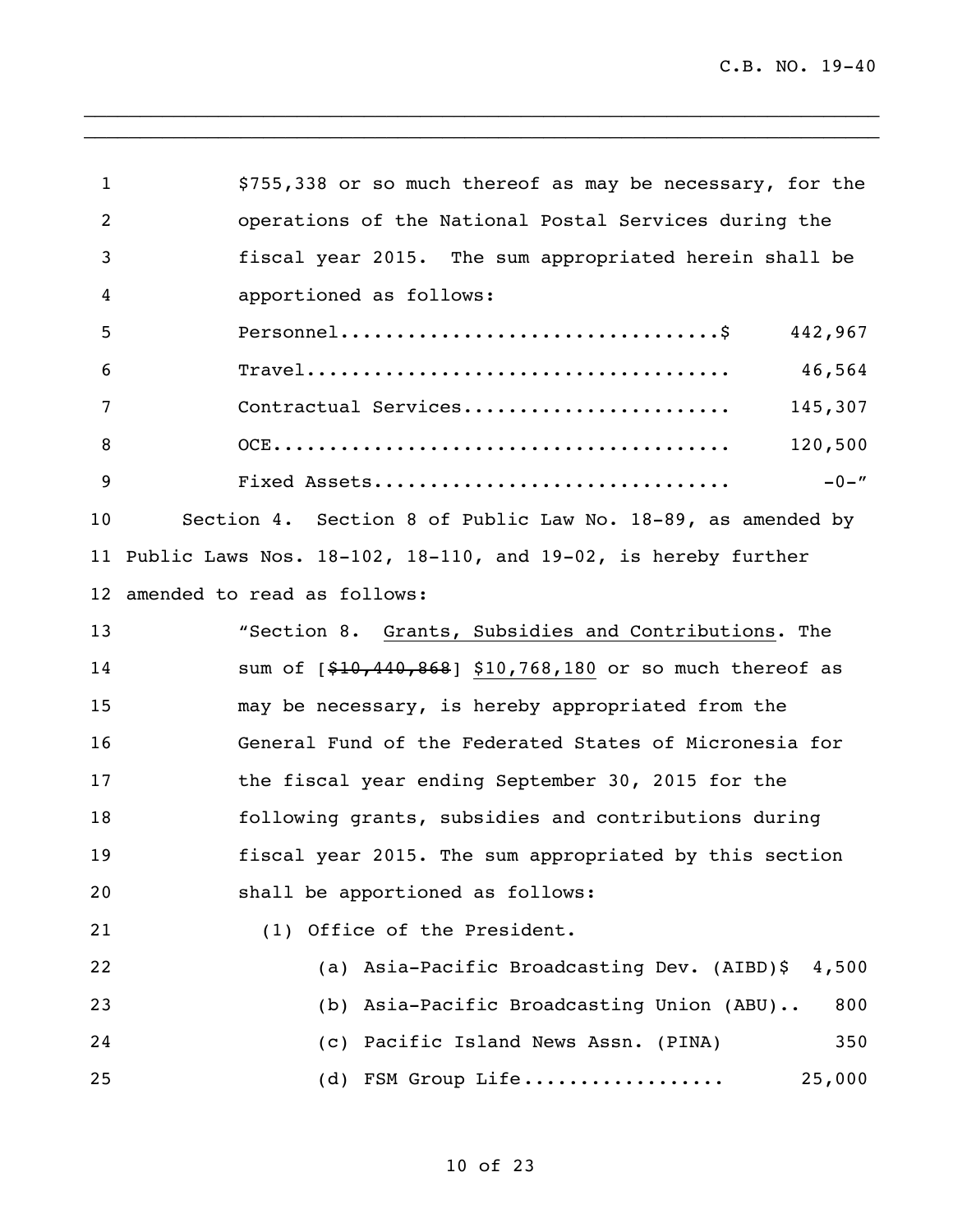| $\mathbf{1}$ | (e) 2023 Committee \$                                                                                                                                         | 80,000 |
|--------------|---------------------------------------------------------------------------------------------------------------------------------------------------------------|--------|
| 2            | (2) Department of Foreign Affairs.                                                                                                                            |        |
| 3            | (a) Pacific Is. Forum Secretariat                                                                                                                             | 46,000 |
| 4            | (b) Secretariat of the Pacific                                                                                                                                |        |
| 5            | Community (SPC)                                                                                                                                               | 56,000 |
| 6            | (c) UN Membership Fee                                                                                                                                         | 70,000 |
| 7            | (d) UN Economic and Social Commission for                                                                                                                     |        |
| 8            | Asia and the Pacific (ESCAP)                                                                                                                                  | 5,000  |
| 9            | (e) East West Center                                                                                                                                          | 5,000  |
| 10           | (f) Cotonou Membership Fee                                                                                                                                    | 15,000 |
| 11           | (g) SPC Office Rental                                                                                                                                         | 45,000 |
| 12           | (h) FSM-China Diplomatic Relations .                                                                                                                          | 25,000 |
| 13           | (i) ACP Membership Due                                                                                                                                        | 50,933 |
| 14           | (3) Department of Finance and Administration.                                                                                                                 |        |
| 15           | (a) OCO Membership Fee $\dots\dots\dots\dots$                                                                                                                 | 14,024 |
| 16           | (b) Maintenance Fee for FMIS                                                                                                                                  | 55,000 |
| 17           | (c) Repatriation of FSM Missions                                                                                                                              |        |
| 18           | $\begin{minipage}{.4\linewidth} \texttt{personnel}\ \dots\ \dots\ \dots\ \dots\ \dots\ \dots\ \dots\ \dots\ \dots\ \dots\ \dots\ \ 187,913 \\ \end{minipage}$ |        |
| 19           | (4) Department of Resources and Development.                                                                                                                  |        |
| 20           | (a) Pacific Islands Development Program                                                                                                                       | 15,000 |
| 21           | (b) Forum Fisheries                                                                                                                                           | 38,918 |
| 22           | $(c)$ UNDP                                                                                                                                                    | 30,000 |
| 23           | (d) South Pacific Applied                                                                                                                                     |        |
| 24           | Geoscience Comm. (SOPAC)                                                                                                                                      | 15,000 |
| 25           | (e) Pacific Asia Travel Association.                                                                                                                          | 5,000  |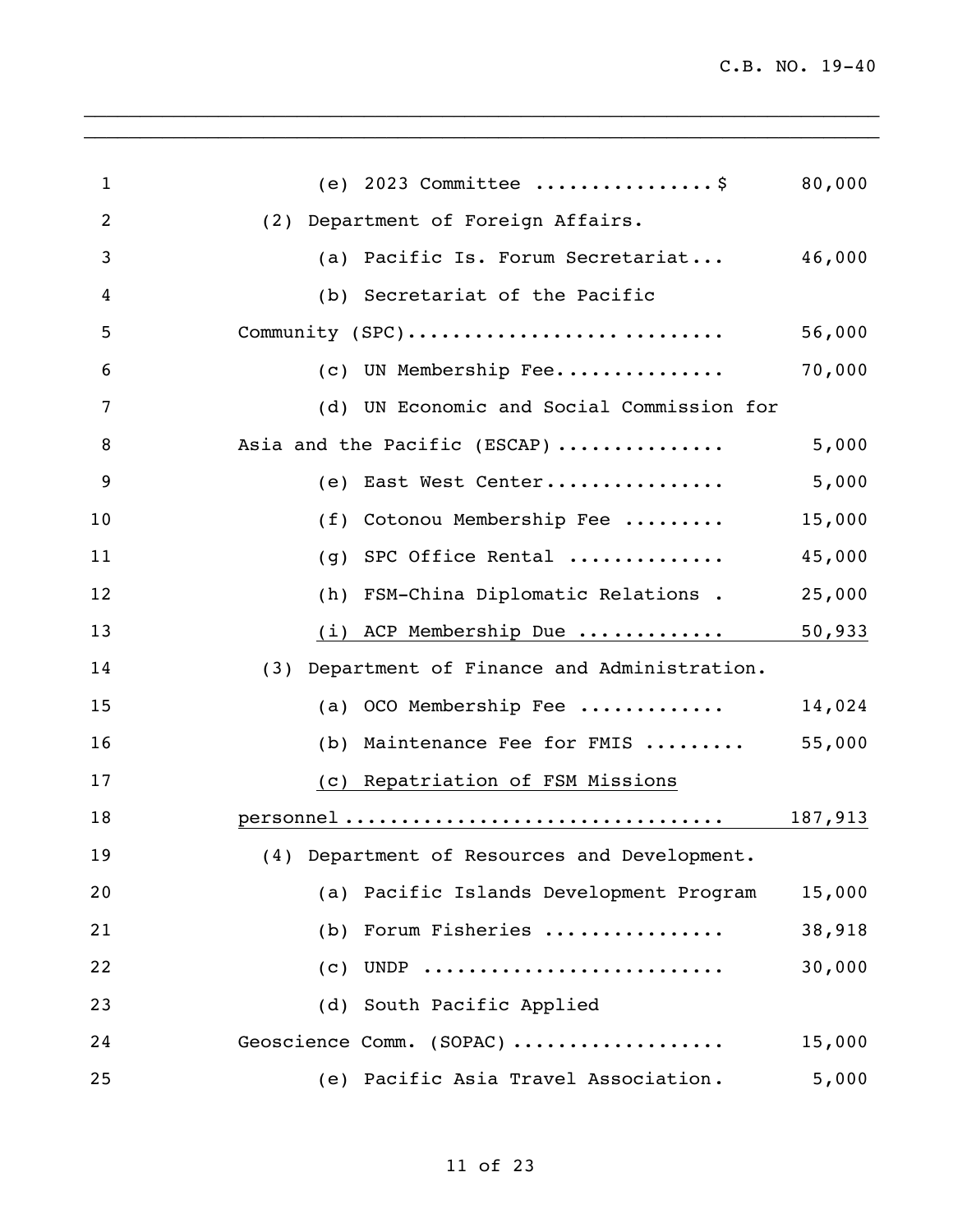| $\mathbf{1}$   | (f) Micronesian Challenge Endowment \$      | 50,000 |
|----------------|---------------------------------------------|--------|
| 2              | (g) Western Forestry Leadership Coalition   | 530    |
| 3              | (h) Food Agriculture Organization (FAO)     | 4,800  |
| $\overline{4}$ | (i) Matching for SPC Projects               | 60,000 |
| 5              | (j) Micronesian Challenge                   | 10,000 |
| 6              | (k) Micronesian Cruise Assoc                | 2,500  |
| 7              | (1) International Animal Health             |        |
| 8              | Organization (OIE)                          | 23,000 |
| 9              | $(m)$ IRENA                                 | 250    |
| 10             | (n) Micronesia Trade Cmte                   | 0,000  |
| 11             | (o) Convention on Biological                |        |
| 12             | Diversity (CBD)                             | 1,000  |
| 13             | (p) South Pacific Tourism Organization      |        |
| 14             | (SPTO) Membership Fee                       | 27,000 |
| 15             | (q) International Fund for Agriculture      |        |
| 16             | Development                                 | 500    |
| 17             | (r) Tourism development framework for       |        |
| 18             | Kosrae State                                | 50,000 |
| 19             | (s) Tourism development framework           |        |
| 20             | for Yap State; PROVIDED THAT, the funds are |        |
| 21             | not used for travel purposes                | 50,000 |
| 22             | (t) Tourism development framework           |        |
| 23             | for Pohnpei State; PROVIDED THAT, the funds |        |
| 24             | are not used for travel purposes            | 50,000 |
| 25             | (u) Tourism development framework           |        |

of 23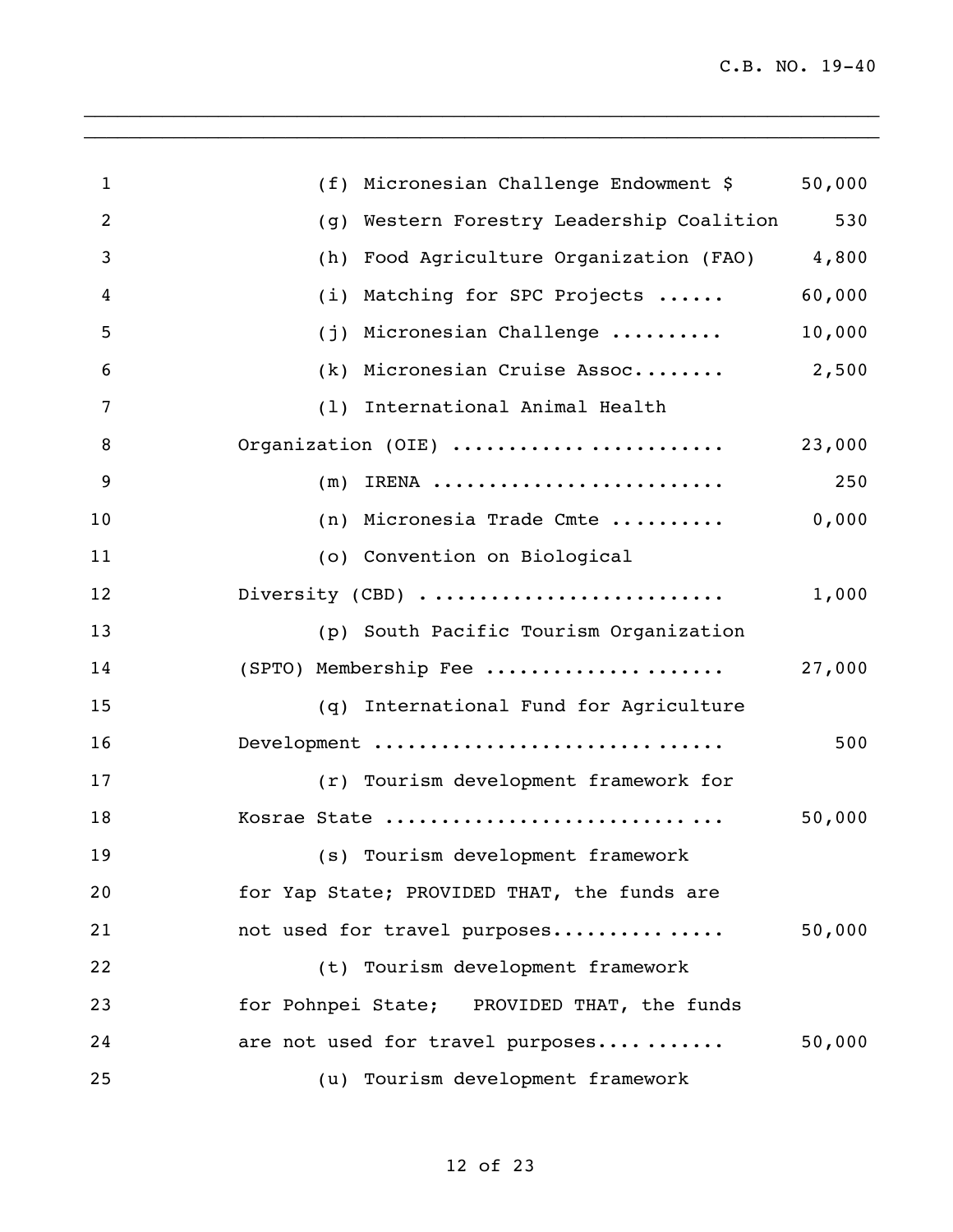C.B. NO. 19-40

| $\mathbf{1}$ | for Chuuk State; PROVIDED THAT, the funds are       |         |
|--------------|-----------------------------------------------------|---------|
| 2            | not used for travel purposes\$                      | 50,000  |
| 3            | (v) Chamber of Commerce Kosrae State                | 50,000  |
| 4            | (w) Chamber of Commerce Pohnpei State               | 50,000  |
| 5            | (x) Chamber of Commerce Yap State                   | 50,000  |
| 6            | (y) Chamber of Commerce Chuuk State                 | 50,000  |
| 7            | (z) WCPFC Membership Contribution                   | 94,489  |
| 8            | (5) Department of Health and Social Affairs.        |         |
| 9            | (a) UN Fund for Population                          |         |
| 10           | Activity (UNFPA)                                    | 3,000   |
| 11           | (b) World Health Organization (WHO).                | 4,000   |
| 12           | (c) National Board of Nursing & Med                 |         |
| 13           | Licensing                                           | 20,000  |
| 14           | (d) Pacific Islands Health Officers                 |         |
| 15           | Association (PIHOA)                                 | 20,000  |
| 16           | (e) FSM Amateur Sports Association                  | 20,000  |
| 17           | (f) Association of Territorial                      |         |
| 18           | Health Organization                                 | 7,000   |
| 19           | (g) FSM Red Cross                                   | 70,000  |
| 20           | (h) UNICEP (vaccines) $\ldots \ldots \ldots \ldots$ | 20,000  |
| 21           | (i) National Women's conference                     | 55,000  |
| 22           | (6) Department of Education.                        |         |
| 23           | (a) Aid for Non-Public School                       | 500,000 |
| 24           | (b) Financial Assistance to FSM                     |         |
| 25           | students attending CMI                              | 25,000  |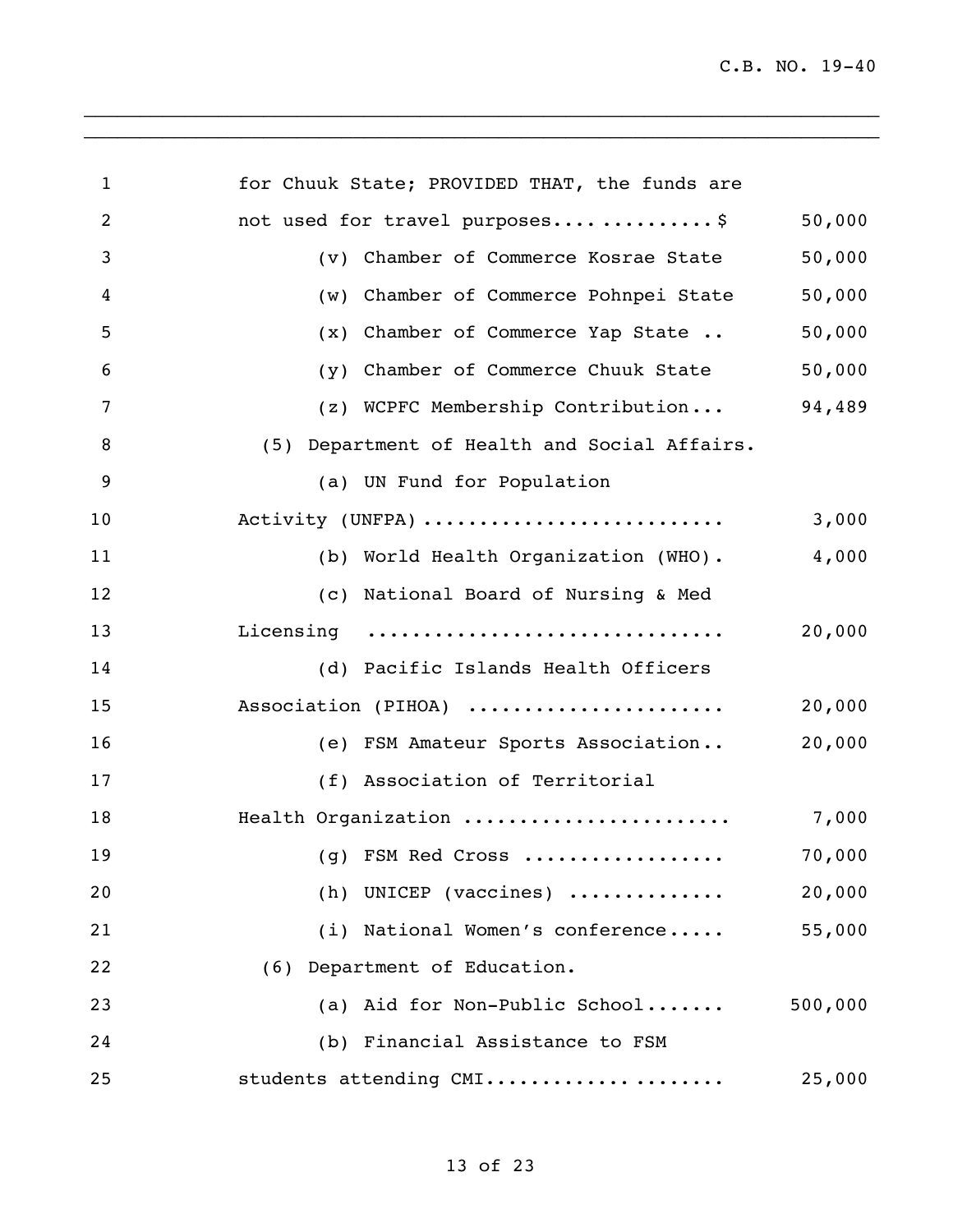C.B. NO. 19-40

| $\mathbf{1}$   | (c) Financial Assistance to FSM              |         |
|----------------|----------------------------------------------|---------|
| $\overline{2}$ | students attending PCC \$                    | 50,000  |
| 3              | (d) National scholarship; Provided           |         |
| $\overline{4}$ | that the recipients of these funds must      |         |
| 5              | maintain a 2.5 Grade Point Average 2,000,000 |         |
| 6              | (e) National Close-Up                        | 70,000  |
| $\overline{7}$ | (f) National Merit Scholarship               | 300,000 |
| 8              | (g) COM Board annual meeting                 | 5,000   |
| 9              | (7) Department of Transportation,            |         |
| 10             | Communication and Infrastructure.            |         |
| 11             | (a) Asia Pacific Telecommunity (APT)         | 11,000  |
| 12             | (b) International Telecommunications         |         |
| 13             | Union (ITU)                                  | 20,867  |
| 14             | (c) International Civil Aviation             |         |
| 15             | Organization                                 | 28,050  |
| 16             | (d) FSM Capital Energy/Utilities             | 600,000 |
| 17             | (e) Micronesian Shipping Comm                | 25,000  |
| 18             | (8) Department of Justice.                   |         |
| 19             | (a) DOJ Fuel Subsidy                         | 200,000 |
| 20             | (b) DOJ Trafficking in Persons (TIP)         |         |
| 21             | prosecution/training/public information      | 50,000  |
| 22             | (c) Kosrae Joint Law Enforcement             | 30,000  |
| 23             | (d) Pohnpei Joint Law Enforcement            | 50,000  |
| 24             | (e) Chuuk Joint Law Enforcement              | 50,000  |
| 25             | (f) Yap Joint Law Enforcement.               | 30,000  |

 $\_$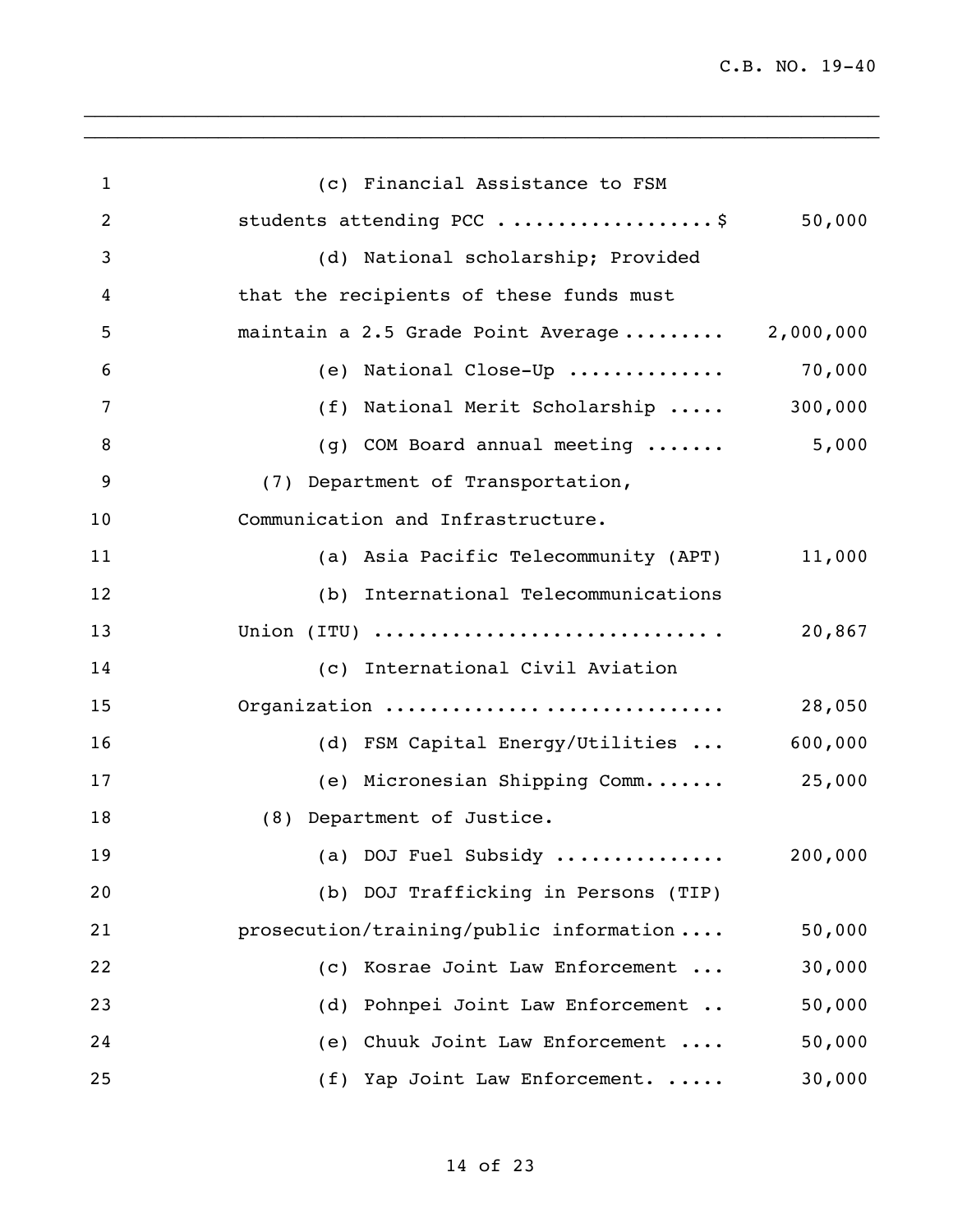| 1  | (g) Ammunition for Sidearm & Long rifles \$ 25,000  |
|----|-----------------------------------------------------|
| 2  | 55,000<br>(h) Manuel Court Judgment                 |
| 3  | $(9)$ Office of S.B.O.C.                            |
| 4  | (a) Asia Pacific Investment<br>250                  |
| 5  | (10) Congress of the Federated States of Micronesia |
| 6  | (a) Update FSM Code<br>100,000                      |
| 7  | 50,000<br>(b) IPU Conference                        |
| 8  | 30,000<br>(c) Climate Change Conferences            |
| 9  | (d) Congressional Activities in                     |
| 10 | Preparation Of Compact Transition<br>100,000        |
| 11 | (e) Congressional Consultant in the                 |
| 12 | 50,000<br>DC Embassy                                |
| 13 | 75,000<br>$(f)$ APPU/APPF                           |
| 14 | (g) Compact of Free Association                     |
| 15 | Historical Project<br>150,000                       |
| 16 | (h) FSM/Israel Congressional Relations<br>100,000   |
| 17 | (i) Local Staff Upgrade/Law of                      |
| 18 | the Sea Training<br>100,000                         |
| 19 | $(11)$ Office of E.E.M.                             |
| 20 | (a) SPREP<br>10,184                                 |
| 21 | UNEP<br>760<br>(b)                                  |
| 22 | (c) SPREP/Noumea Convention<br>1,764                |
| 23 | (d) Waigani Convention<br>1,190                     |
| 24 | (e) UN Convention to Combat                         |
| 25 | Desertification<br>120                              |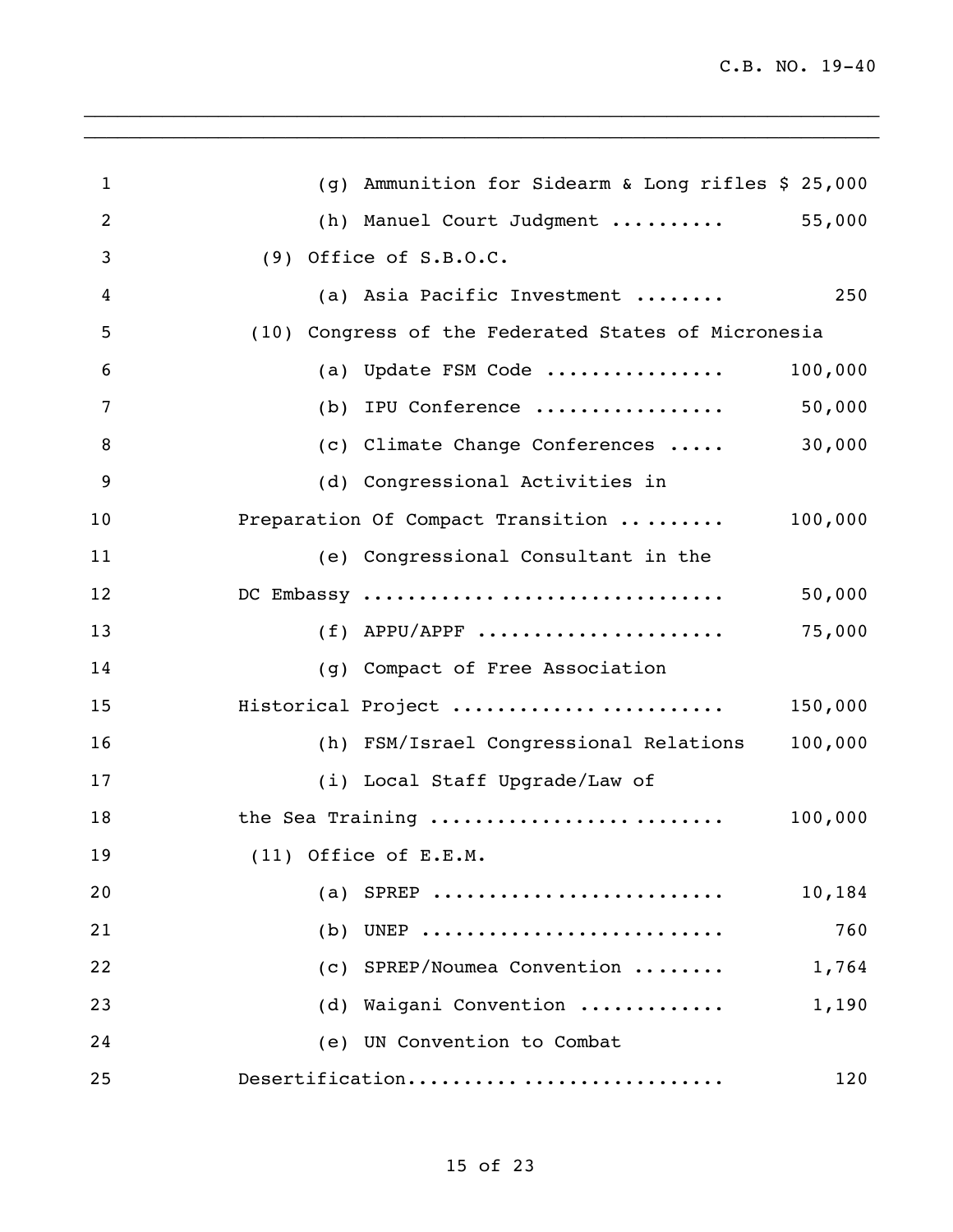| $\mathbf{1}$ | (f) UN Framework Convention (UNFCC) \$             | 250     |
|--------------|----------------------------------------------------|---------|
| 2            | Earth Day Activities<br>(q)                        | 15,000  |
| 3            | (h)<br>EPA Directors' Meeting                      | 20,000  |
| 4            | 5 <sup>th</sup> Bi-Annual Environmental<br>(i)     |         |
| 5            | Conference                                         | 20,000  |
| 6            | (j) Disaster Assistance Emergency                  |         |
| 7            | Fund (DAEF) Matching                               | 200,000 |
| 8            | (k) Climate Change Initiative 60,000               |         |
| 9            | (12) Office of NACHP.                              |         |
| 10           | UNESCO<br>(a)                                      | 4,000   |
| 11           | NCSHPO<br>(b)                                      | 2,760   |
| 12           | $(c)$ PARBICA                                      | 100     |
| 13           | $(d)$ PIALA                                        | 100     |
| 14           | (e) WHC Membership Fee                             | 54      |
| 15           | Other Grants, Subsidies and Contributions.<br>(13) |         |
| 16           | (a) Kosrae Judiciary Subsidy                       | 35,000  |
| 17           | (b) Pohnpei Judiciary Subsidy.                     | 55,000  |
| 18           | (c) Chuuk Judiciary Subsidy                        | 55,000  |
| 19           | (d) Yap Judiciary Subsidy                          | 35,000  |
| 20           | (e) COM Treaty Obligations                         | 25,000  |
| 21           | (f) Micronesian Legal Services                     |         |
| 22           | Corporation                                        | 250,000 |
| 23           | $(g)$ MiCare                                       | 80,000  |
| 24           | (h) MLFC Loan Payment $[200, 000]$                 | 288,466 |
| 25           | (i) FY13 and FY14 Single Audits                    | 432,000 |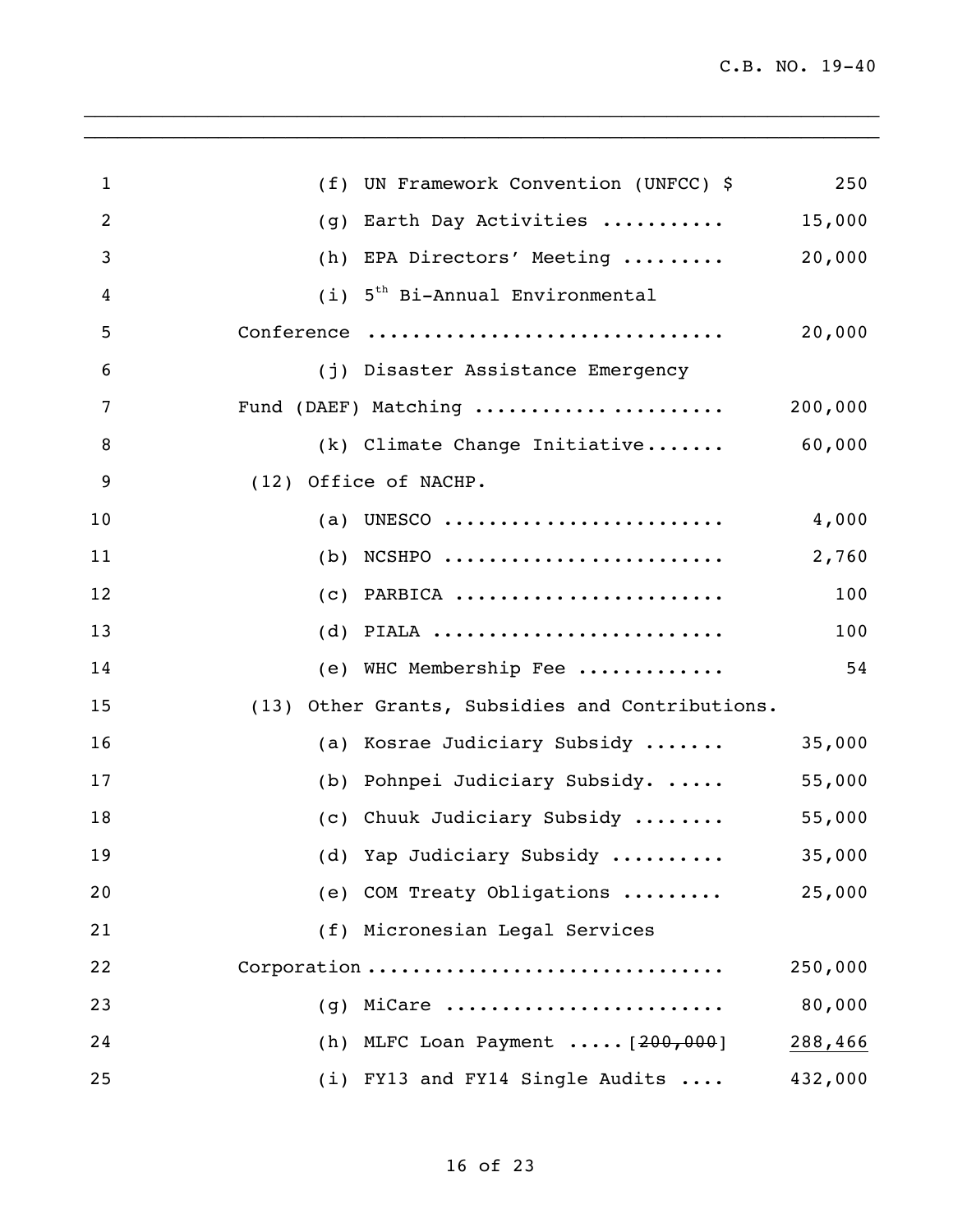1 (j) Former Presidents' allowance... \$ 50,000 (k) FSM Social Security ............ 1,000,000 (l) Staff Housing .................. 510,000 (m) Recruitment and repatriation.... 223,218 (n) General Election Special Elections Fund ............... ............. 455,247 (o) Reimbursement of Funeral Expenses 8 for Chief Justice Hon. Martin G. Yinug .... 37,133" Section 5. Section 9 of Public Law No. 18-89, as amended by Public Laws Nos. 18-102, 18-110, 18-116, and 19-02, is hereby further amended to read as follows: "Section 9. Capital and Human Resources Development. 13 The sum of  $\lceil \frac{259}{72,645} \rceil$  \$60,807,661 or so much thereof as may be necessary, is hereby appropriated from the General Fund of the Federated States of Micronesia for 16 the fiscal year ending September 30, 2015, for the following capital improvements, development programs, and projects and human resources development. Of the total amount of funds appropriated herein, \$1,700,000 shall be deemed to come from funds available under the Compact Sector Grant for COM-FSM, and \$683,346 shall be available from the Supplemental Education Grant, and \$282,339 will be available from amended Compact carry- over funds. The sum appropriated by this section shall be apportioned as follows: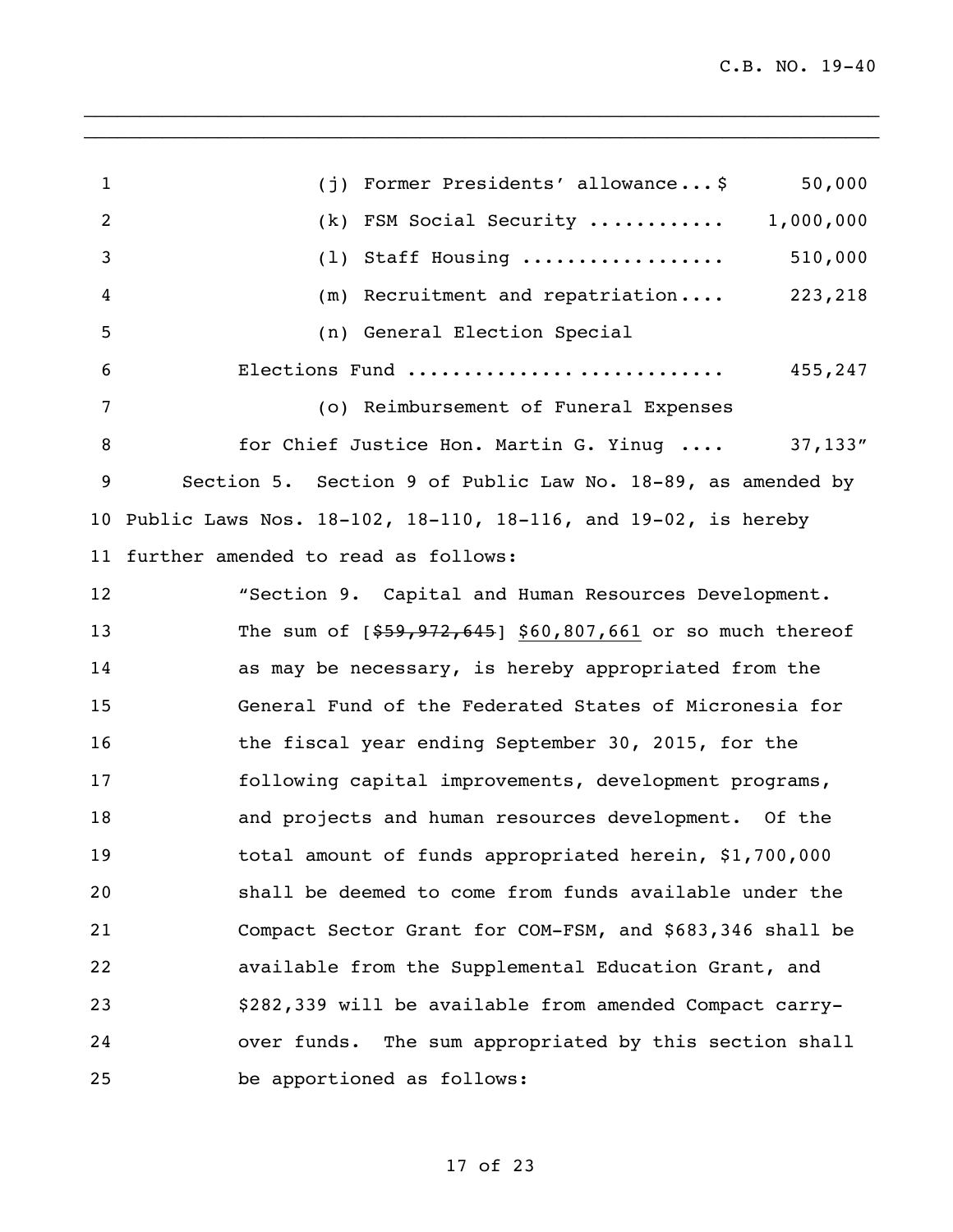| $\mathbf{1}$ | (1) College of Micronesia - FSM.                      |
|--------------|-------------------------------------------------------|
| 2            | (a) College of Micronesia-FSM $\ldots$ , \$ 3,800,000 |
| 3            | (\$1,700,000 shall come from the                      |
| 4            | Compact Sector Grant)                                 |
| 5            | (b) FSM Fisheries and Maritime Institute 794,203      |
| 6            | $(c)$ COM-FSM SEG<br>683,346                          |
| 7            | (2) Department of Finance & Administration            |
| 8            | $-0-$<br>(a) Financial Advisor                        |
| 9            | (b) Tax Financial Advisor<br>$-0-$                    |
| 10           | (c) Tax Reform Project<br>$-0-$                       |
| 11           | (d) Improvement of Financial Mgt. System -0-          |
| 12           | (3) Department of Resources & Development             |
| 13           | (a) Establishment of FSM Assn. Chamber                |
| 14           | 67,000<br>of Commerce                                 |
| 15           | (b) State Trade Fairs enhancing                       |
| 16           | value addition \$<br>110,000                          |
| 17           | 50,000                                                |
| 18           | (d) FSM Agriculture Census<br>$-0-$                   |
| 19           | (e) FSM Tour Development Framework<br>$-0-$           |
| 20           | (f) SBDC Capacity Assessment<br>41,000                |
| 21           | National Trade Facilitation<br>(q)                    |
| 22           | Conference (NTFC)<br>$-0-$                            |
| 23           | (h) Food Security Production<br>100,000               |
| 24           | (4) Department of Transportation,                     |
| 25           | Communications and Infrastructure.                    |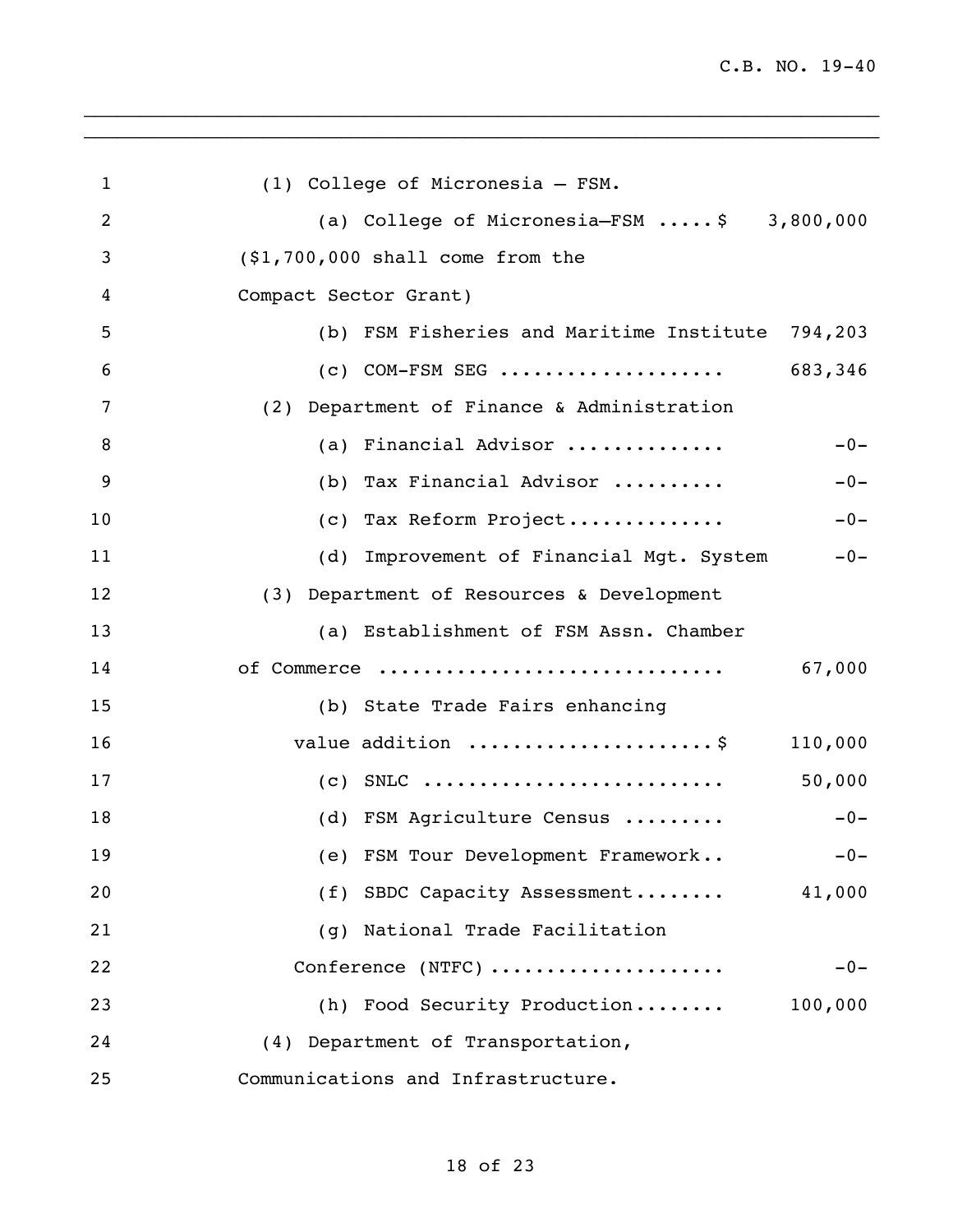| $\mathbf{1}$     | (a) Outer Island Airport Improvement \$ 2,000,000 |         |
|------------------|---------------------------------------------------|---------|
| 2                | (b) Capital Facilities Rehabilitation             | 148,226 |
| 3                | (c) Sekere, Palikir Road                          | 300,000 |
| $\boldsymbol{4}$ | (d) Centralizing of Network                       |         |
| 5                | Infrastructure                                    | 100,000 |
| 6                | (e) FSM Capital security Fence                    | $-0-$   |
| $\overline{7}$   | (f) Weno Road/Xavier Road, PROVIDED               |         |
| 8                | THAT, the Governor of Chuuk State shall be        |         |
| 9                | the allottee of these funds                       | 150,000 |
| 10               | (g) Chuuk Airport                                 | 150,000 |
| 11               | (h) Kosrae Circumferential Road                   | 300,000 |
| 12               | (i) Yap International Airport                     |         |
| 13               | Terminal Improvement                              | 300,000 |
| 14               | (j) Renovation of the Washington, D.C.            |         |
| 15               | Embassy building                                  | 340,000 |
| 16               | (5) Department of Justice.                        |         |
| 17               | (a) FSS Micronesia - Slipping                     | $-0-$   |
| 18               | (b) Patrol boat major                             |         |
| 19               | maintenance project                               | 125,000 |
| 20               | (c) New Radio Communication                       | $-0-$   |
| 21               | (d) Satellite Phone and Usage Billings            | 50,000  |
| 22               | (e) Contract Mediation Disputes                   |         |
| 23               |                                                   | 155,857 |
| 24               | (6) Infrastructure Development/IMF.               |         |
| 25               | (a) Infrastructure                                |         |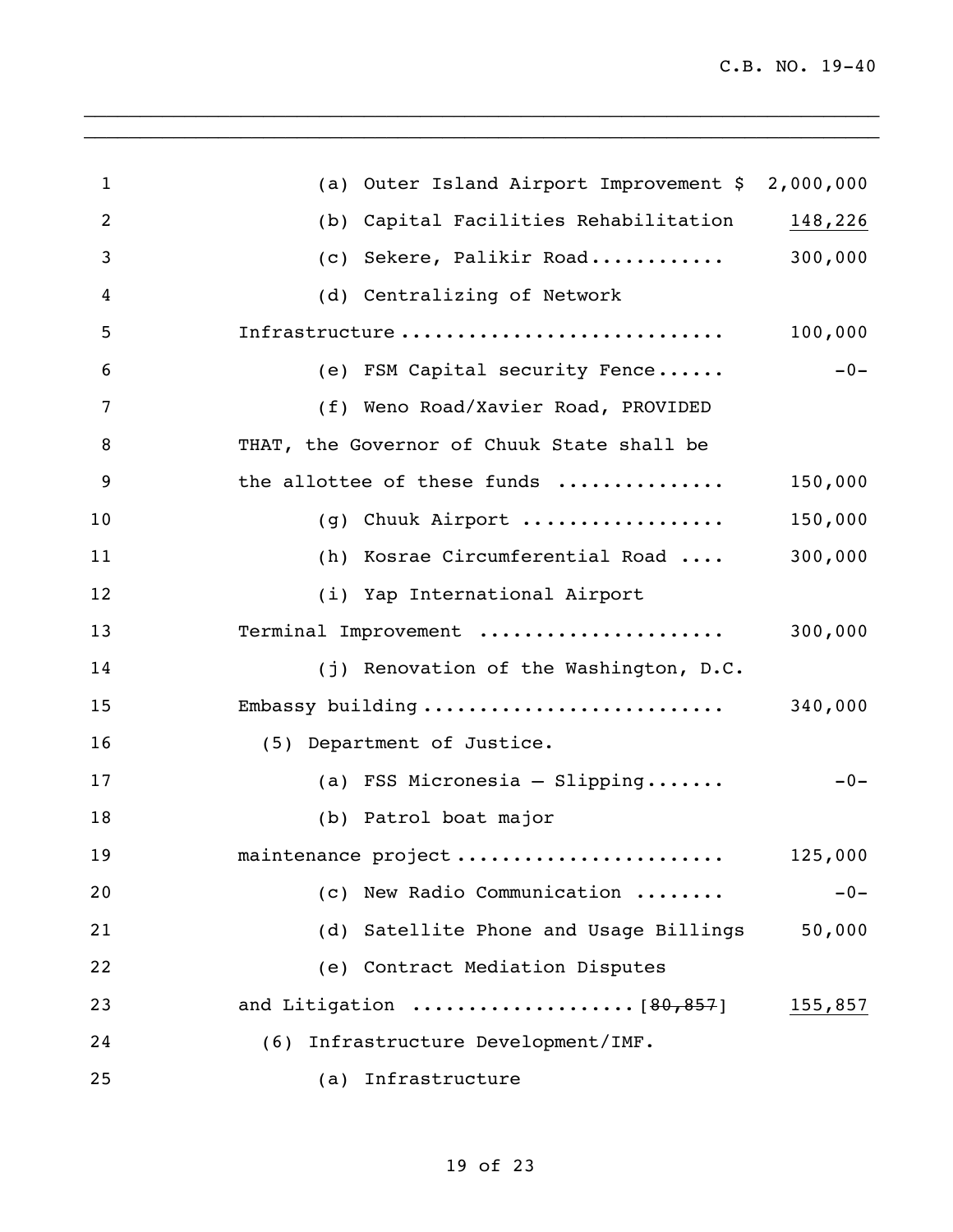| $\mathbf{1}$ | Development Projects \$<br>$-0-$               |
|--------------|------------------------------------------------|
| 2            | $IMF$<br>$-0-$<br>(b)                          |
| 3            | (7) President's Office.                        |
| 4            | FSM Trust Fund  38,000,000<br>(a)              |
| 5            | Staff upgrading  100,000<br>(b)                |
| 6            | Capacity Building Roadmap<br>$-0-$<br>(C)      |
| 7            | 2023 Set Aside<br>$-0-$<br>(d)                 |
| 8            | (e) 2023 Investment Development Fund, not      |
| 9            | to be disbursed until the framework is         |
| 10           | developed for appropriation<br>$-0-$           |
| 11           | (f) July 10, 2015, Inauguration  100,000       |
| 12           | (g) Advisor for the transition of              |
| 13           | Compact and ODA functions<br>30,000            |
| 14           | (8) Office of SBOC.                            |
| 15           | (a) Monitoring & Reconciliation                |
| 16           | in the FSM States<br>$-0-$                     |
| 17           | (b) Compact Review Committee<br>$-0-$          |
| 18           | (c) 2014 Development Partners Meeting<br>$-0-$ |
| 19           | (d) Implementation of ODA Policy 50,000        |
| 20           | (9) National Election.                         |
| 21           | (a) National Election (voter ID)<br>25,000     |
| 22           | (b) Public education on constitution           |
| 23           | Amendment<br>$-0-$                             |
| 24           | (10) Department of Health and Social Affairs.  |
| 25           | (a) Health Services Specialty                  |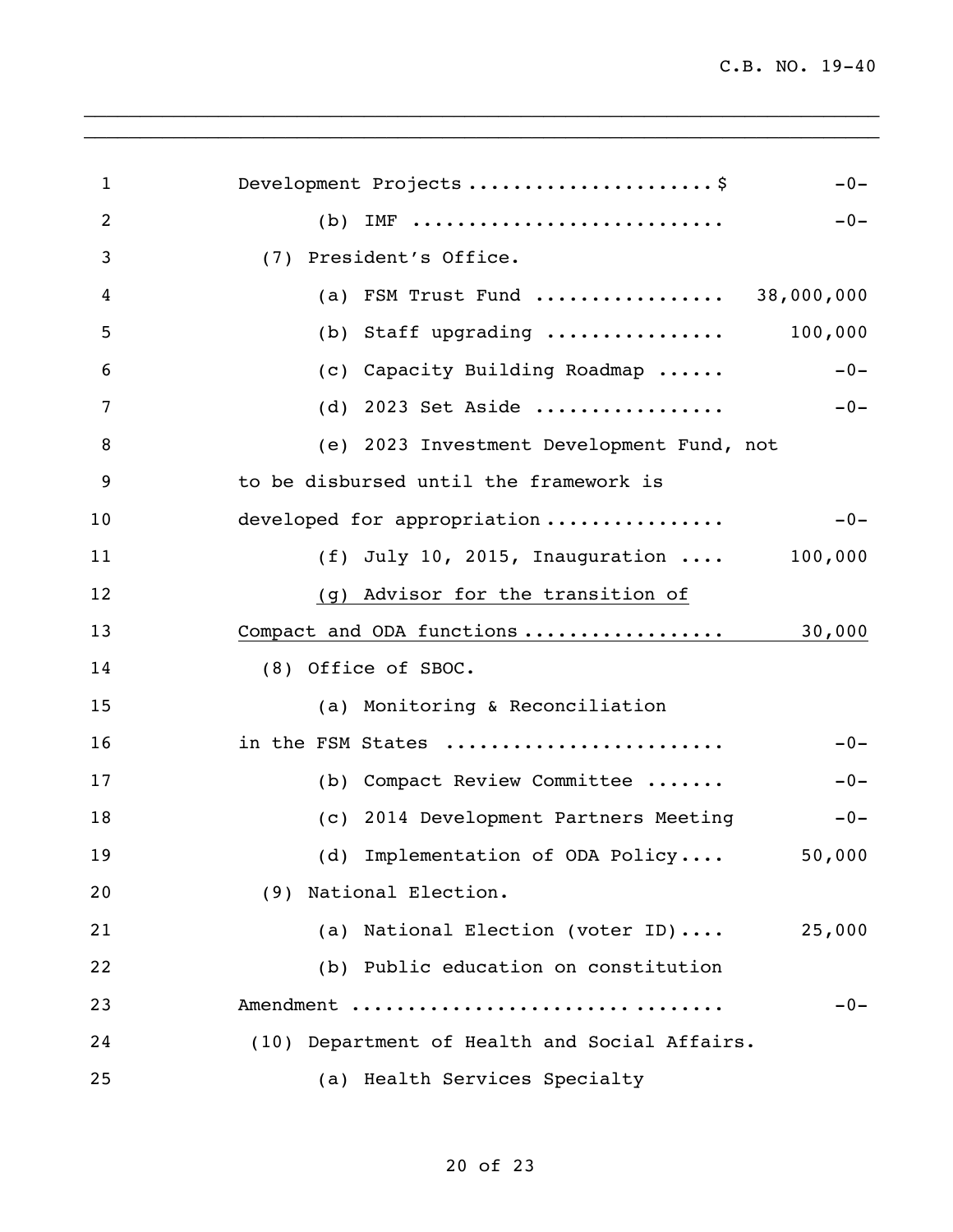| 1  | Pathologist \$<br>50,000                            |
|----|-----------------------------------------------------|
| 2  | (b) Environmental/water/food/                       |
| 3  | 78,000                                              |
| 4  | (c) Medical Specialized Team 195,000                |
| 5  | Data Validation & Analysis<br>$-0-$<br>(d)          |
| 6  | Assistance to States on NCD<br>(e)<br>$-0-$         |
| 7  | (f)<br>Mapping of the Health Community.<br>$-0-$    |
| 8  | Legal Assistance Legislation<br>$-0-$<br>(q)        |
| 9  | Accreditation and Standards Devt<br>$-0-$<br>(h)    |
| 10 | (i) Health Economist<br>$-0-$                       |
| 11 | (11) Department of Education.                       |
| 12 | (a) Accreditation Intervention Project<br>$-0-$     |
| 13 | (b) Education Initiatives; PROVIDED THAT,           |
| 14 | the funds are to be from amended Compact carry-     |
| 15 | over funds<br>282,339                               |
| 16 | (12) FSM Development Bank.                          |
| 17 | (a) Private Sector Capital<br>$-0-$                 |
| 18 | (b) Pacific Island Development Bank<br>$-0-$        |
| 19 | (13) Insurance Board.                               |
| 20 | (a) Improve and strengthen statutory and            |
| 21 | regulatory framework<br>$-0-$                       |
| 22 | (b) Consultant Site Evaluation<br>$-0-$             |
| 23 | (14) Other Capital and Human Resources Development. |
| 24 | (a) FSMSC Information                               |
| 25 | Technology/Infrastructure Development<br>100,000    |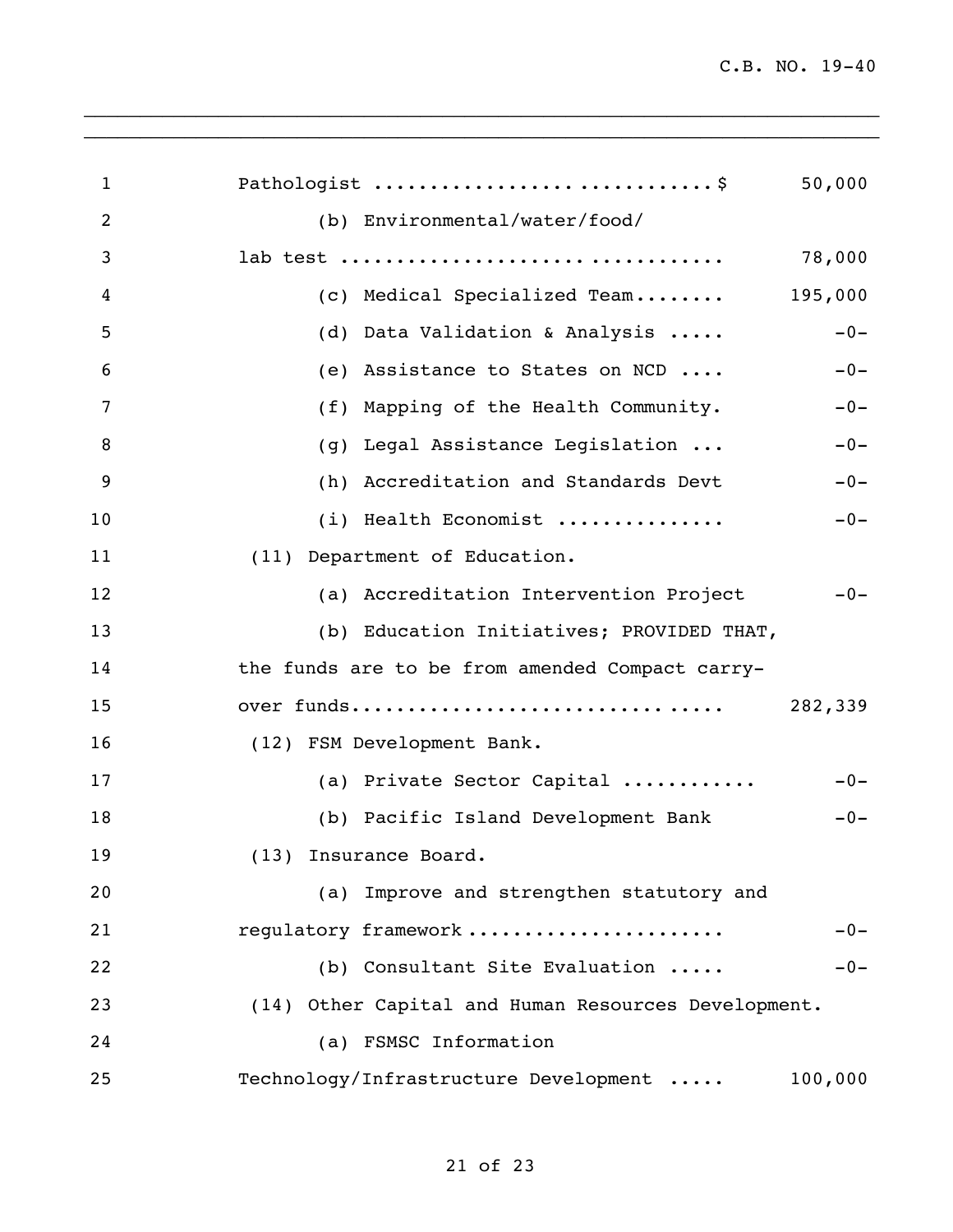| $\mathbf{1}$   | (b) Chuuk State Supreme Court \$<br>220,000            |
|----------------|--------------------------------------------------------|
| $\overline{2}$ | $-0-$<br>(c) Pension Program                           |
| 3              | (d) Legis Regular Project<br>$-0-$                     |
| 4              | (e) Office of E.E.M. Generator and                     |
| 5              | $-0-$<br>Water Tank                                    |
| 6              | (f) Kosrae State Priority Infrastructure               |
| 7              | 1,500,000                                              |
| 8              | (g) Pohnpei State Priority Infrastructure              |
| 9              | Projects; PROVIDED THAT, for the next 3 years Pohnpei  |
| 10             | State shares shall be made available for appropriation |
| 11             | by Pohnpei State Legislature for infrastructure        |
| 12             | improvement and development, that such improvements to |
| 13             | include roads, utilities, and other state major        |
| 14             | infrastructure  2,750,000                              |
| 15             | (h) Yap State Priority Infrastructure Projects;        |
| 16             | PROVIDED THAT, up to \$350,000 shall be made           |
| 17             | Available for consultation with architects,            |
| 18             | Drafting, social planning, family planning,            |
| 19             | and design for providing infrastructure                |
| 20             | improvement and development  1,500,000                 |
| 21             | (i) Chuuk State Priority Infrastructure                |
| 22             | Projects, including land acquisition<br>4,250,000      |
| 23             | (j) NORMA consultation with                            |
| 24             | 15,000<br>China/Korea                                  |
| 25             | (k) Kosrae satellite bandwidth service                 |